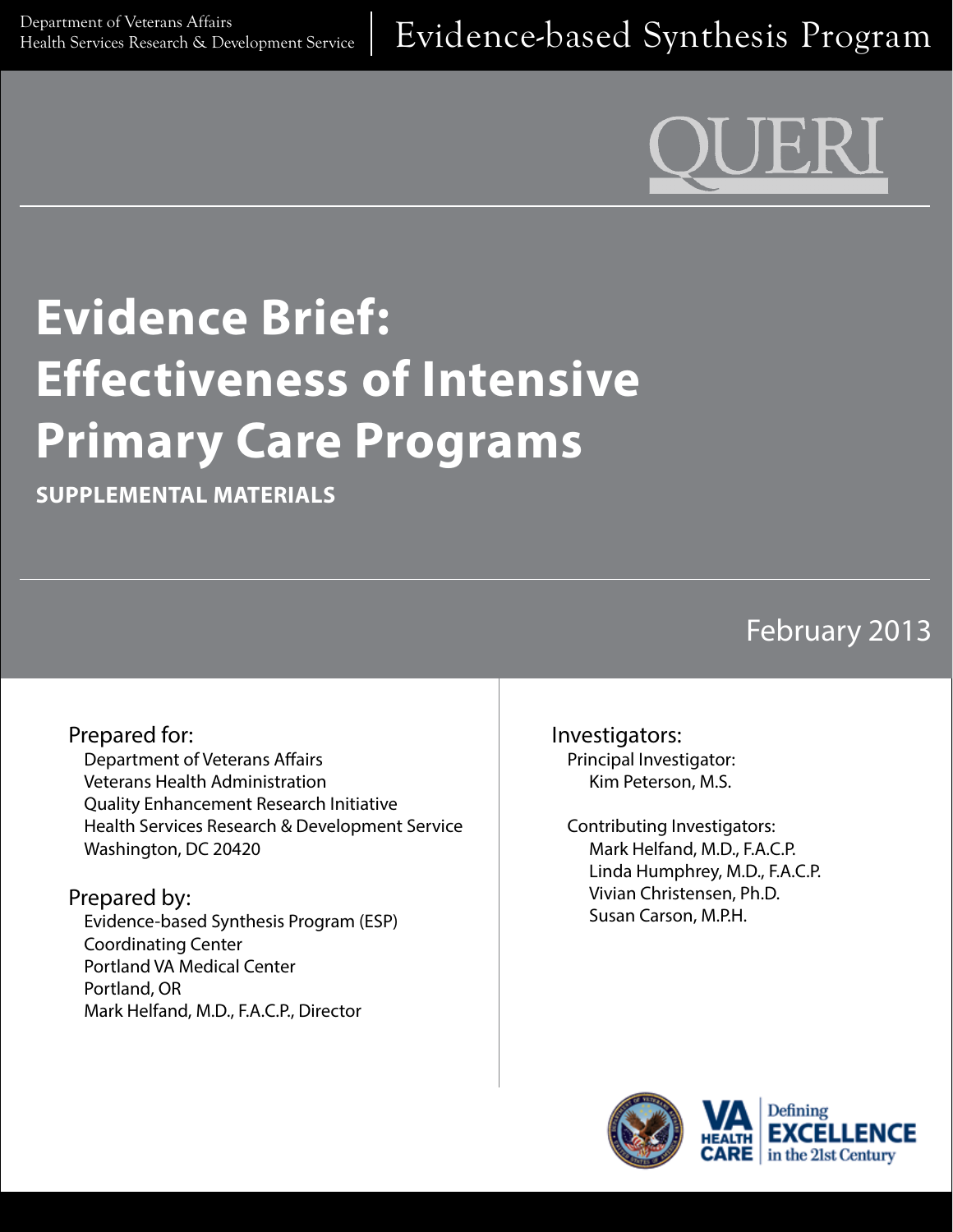# **TABLE OF CONTENTS**

| <b>CONTROLLED STUDIES: COMPLETE RISK OF BIAS ASSESSMENTS11</b> |  |
|----------------------------------------------------------------|--|
|                                                                |  |
|                                                                |  |
|                                                                |  |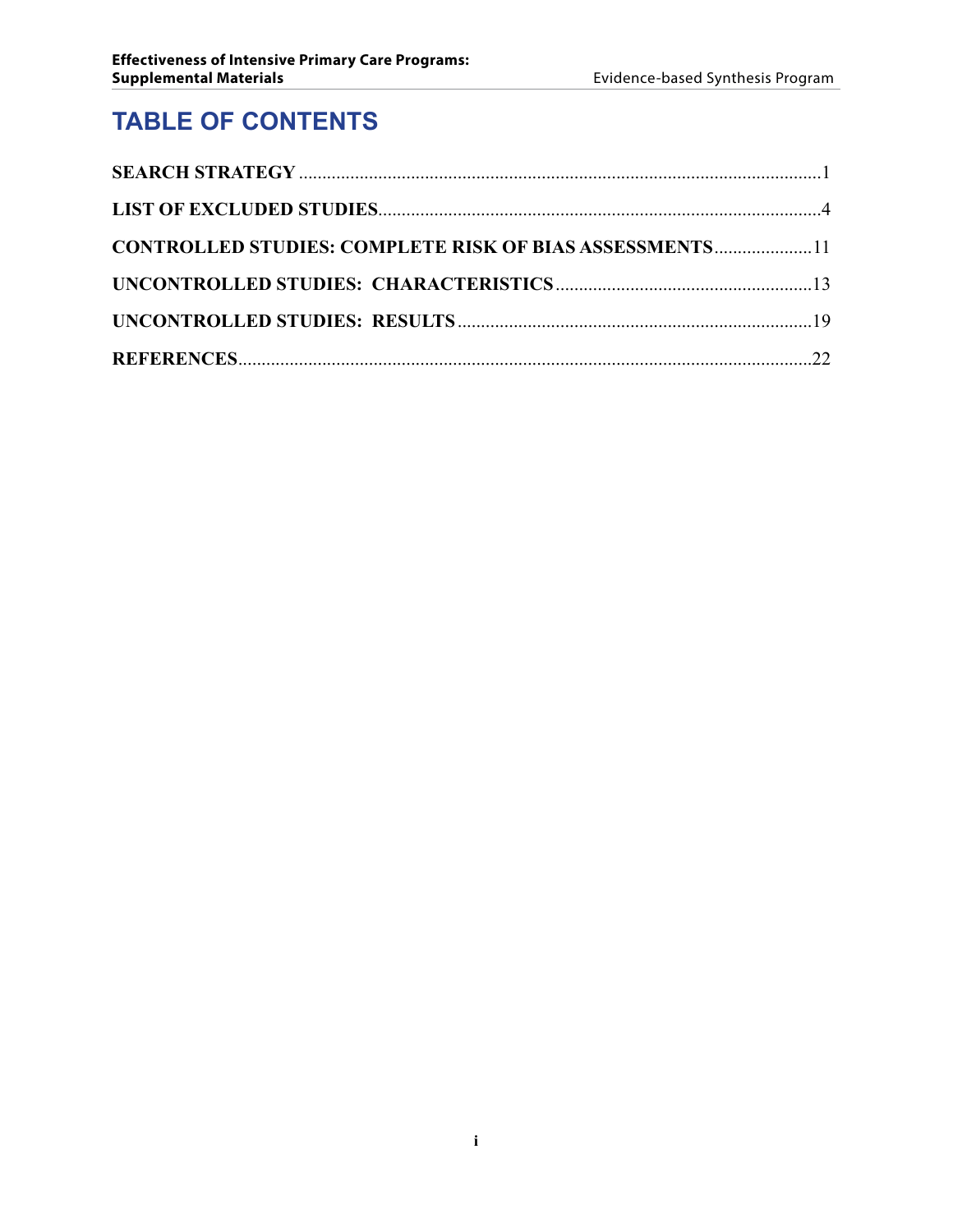# <span id="page-2-0"></span>**SEARCH STRATEGY**

#### **MEDLINE (PubMed) searched 9/5/2012**

| Concept      | <b>MeSH</b>              | "natural language"                              |
|--------------|--------------------------|-------------------------------------------------|
| Population   | Comorbidity/             | "high risk of hospitalization"                  |
| $N=1061387$  | Frail elderly/           | Multimorbidity                                  |
|              |                          | Comorbidity                                     |
|              |                          | "frail elderly"                                 |
|              |                          | "high utilizers"                                |
|              |                          | "highest utilizers"                             |
|              |                          | "sickest patients"                              |
|              |                          | "complex patients"                              |
|              |                          | "High risk patients"                            |
|              |                          | "critically ill population"                     |
|              |                          | ("high OR highest OR sick OR sickest OR         |
|              |                          | complex OR "high risk" OR high-risk" OR         |
|              |                          | "critically ill") AND ("utilize" OR utilizers   |
|              |                          | OR patient OR patients OR population OR         |
|              |                          | populations)[title]                             |
| Intervention | Patient care management/ | "Patient care management"                       |
| N=518713     | Patient care team/       | "Patient care team"                             |
|              | Home care services/      | "Home care services"                            |
|              |                          | "PACE"                                          |
|              |                          | "program of all inclusive care for the elderly" |
|              |                          | "team-managed home based primary care"          |
|              |                          | "intensive primary care"                        |
|              |                          | "intensive primary care"                        |
|              |                          | "home based primary care"                       |
|              |                          | "interdisciplinary home based primary care      |
|              |                          | program"                                        |
|              |                          | "Primary care intensivist"                      |
|              |                          | ("team managed" OR "team-managed"               |
|              |                          | OR "team based" OR "team-based" OR              |
|              |                          | "home based" OR home-based OR intensive         |
|              |                          | OR interdisciplinary OR multidisciplinary       |
|              |                          | OR intensivist OR "all inclusive") AND          |
|              |                          | ("primary care")[title]                         |
| Comparators  |                          |                                                 |
| Outcomes     | Hospitalization/         | Hospitalization                                 |
| $N = 242535$ | Patient readmission/     | "Hospital use"                                  |
|              |                          | "patient readmission"                           |
|              |                          | "hospital readmission"                          |
|              |                          | "Urgent care utilization"                       |
|              |                          | "Emergency department utilization"              |
|              |                          | (hospital OR patient OR "urgent care" OR        |
|              |                          | "emergency department" OR ER) AND               |
|              |                          | (use OR readmission OR admission OR             |
|              |                          | utilization)[title]                             |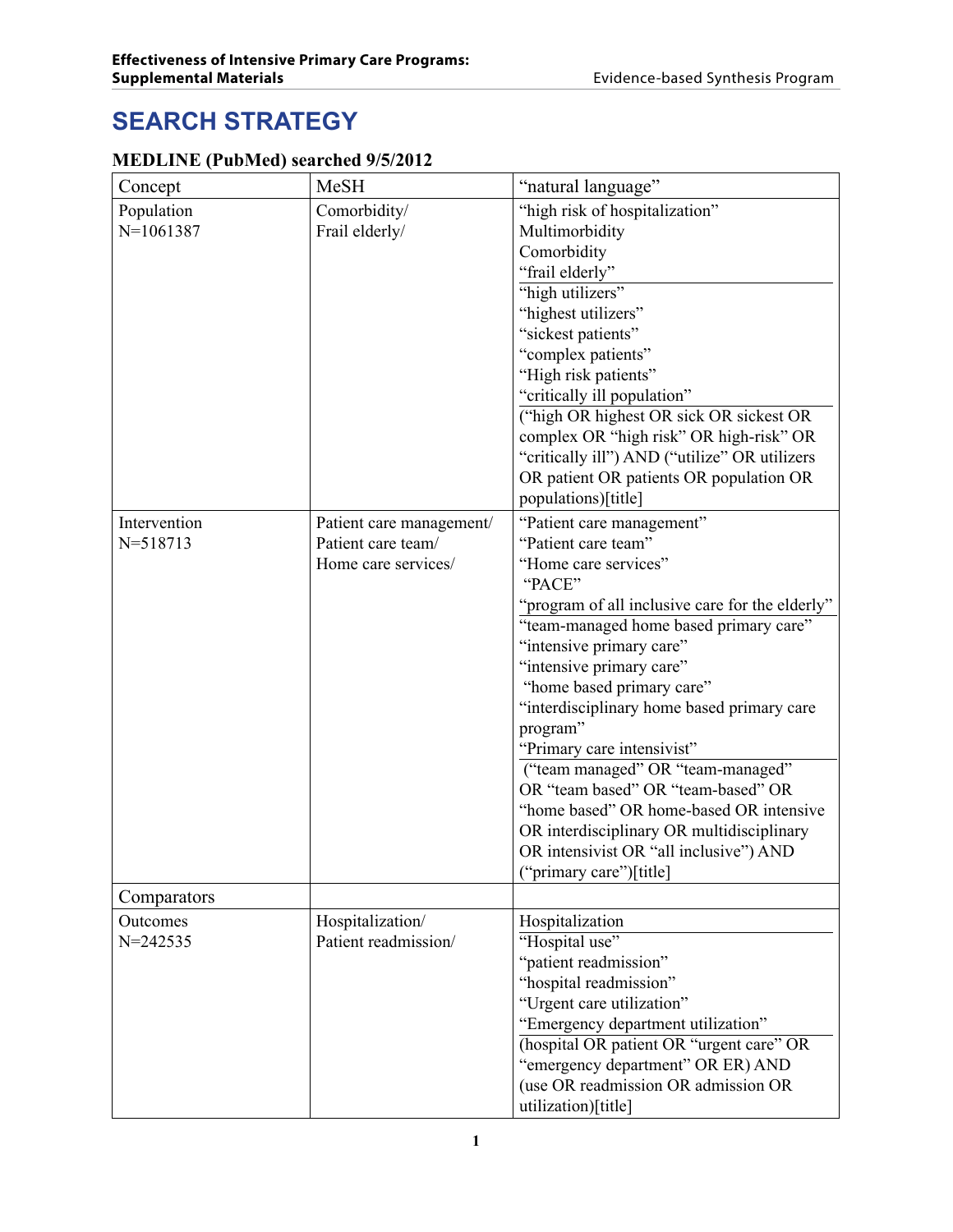| Limits                        | English                       |                                                                                                      |
|-------------------------------|-------------------------------|------------------------------------------------------------------------------------------------------|
| $N = 4119$                    | Not Children                  |                                                                                                      |
| VA Only                       |                               | (("Veterans Health"[Mesh])) OR (((VA)                                                                |
| $N=197$ (after deduplication) |                               | OR Veteran OR VAMC OR Veterans))                                                                     |
|                               |                               | OR ("Veterans"[Mesh] OR "United States                                                               |
|                               |                               | Department of Veterans Affairs"[Mesh] OR                                                             |
|                               |                               | "Hospitals, Veterans"[Mesh]))                                                                        |
| Study type                    | <b>Systematic Review</b>      | PubMed SR hedge                                                                                      |
|                               | $N=272$ (after deduplication) |                                                                                                      |
|                               | <b>RCT</b>                    | $((((((\text{groups}[\text{t}]\text{i}])) \text{ OR } (\text{trial}[\text{t}]\text{i}]) \text{ OR }$ |
|                               | N=898 (after deduplica-       | (randomly[tiab])) OR (drug therapy[sh]))                                                             |
|                               | tion)                         | OR (placebo[tiab])) OR (randomized[tiab]))                                                           |
|                               |                               | OR (controlled clinical trial[pt])) OR                                                               |
|                               |                               | (randomized controlled trial[pt])                                                                    |
|                               | Case Control                  | "Case-Control Studies"[Mesh] OR "Control                                                             |
|                               | $N=510$ (after deduplication) | Groups"[Mesh] OR (case[TIAB] AND                                                                     |
|                               |                               | control[TIAB]) OR (cases[TIAB] AND                                                                   |
|                               |                               | controls[TIAB]) OR (cases[TIAB] AND                                                                  |
|                               |                               | controlled [TIAB]) OR (case [TIAB] AND                                                               |
|                               |                               | comparison*[TIAB]) OR (cases[TIAB]                                                                   |
|                               |                               | AND comparison*[TIAB]) OR "control                                                                   |
|                               |                               | group"[TIAB] OR "control groups"[TIAB]                                                               |
|                               | <b>Program Evaluation</b>     | evaluation studies [pt] OR evaluation studies                                                        |
|                               | N=754 (after deduplication)   | as topic[mesh] OR program evaluation[mesh]                                                           |
|                               |                               | OR validation studies as topic[mesh] OR                                                              |
|                               |                               | (effectiveness[tiab] OR (pre-[tiab] AND                                                              |
|                               |                               | post-[tiab])) OR (program*[tiab] AND                                                                 |
|                               |                               | evaluat*[tiab]) OR intervention*[tiab]                                                               |

#### **CINAHL(EBSCO) searched 9/5/2012**

| Concept                                | Search                                             |
|----------------------------------------|----------------------------------------------------|
| Population                             | (MH "Comorbidity") OR "comorbidity"                |
| $N = 41280$                            | OR (MH "Frail Elderly") OR "frail elderly"         |
|                                        | OR "high risk of hospitalization" OR "risk"        |
|                                        | of hospitalization" OR "High utilizers" OR         |
|                                        | "highest utilizers" OR "sickest patients" OR       |
|                                        | "complex patients" OR "high risk patients" OR      |
|                                        | "critically ill population" OR (MH "Critically Ill |
|                                        | Patients")                                         |
| Intervention                           | "patient care management" OR (MH)                  |
| $N = 52136$                            | "Multidisciplinary Care Team+") OR "patient        |
|                                        | care team" OR (MH "Home Health Care+")             |
|                                        | OR "home care services" OR patient care            |
|                                        | management" OR "program of all inclusive           |
|                                        | care for the elderly" OR "team managed             |
|                                        | home based primary care" OR "intensive             |
| primary care" OR "home based primary   |                                                    |
| care" OR "interdisciplinary home based |                                                    |
|                                        | primary care program" OR "primary care             |
|                                        | intensivist"                                       |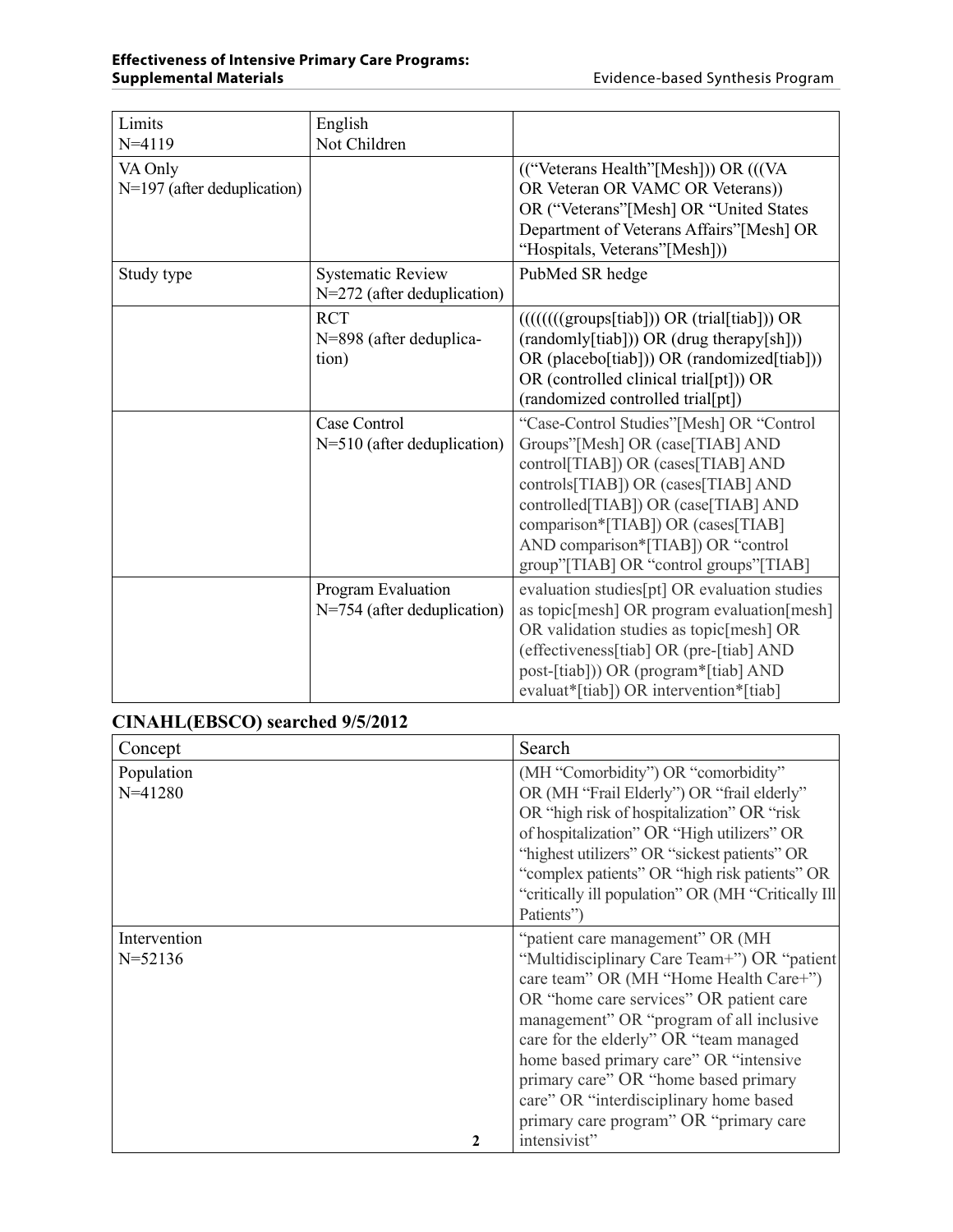| Outcomes                                             | (MH "Hospitalization+") OR                  |
|------------------------------------------------------|---------------------------------------------|
| $N=67849$                                            | "hospitalization" OR (MH "Readmission")     |
|                                                      | OR "patient readmission" OR "hospital"      |
|                                                      | use" OR "hospital readmission" OR (MH)      |
|                                                      | "Health Resource Utilization") OR "urgent"  |
|                                                      | care utilization" OR "emergency department  |
|                                                      | utilization" OR (MH "Emergency Service/UT") |
| (Population AND Intervention AND Outcome) limited to |                                             |
| English deduplicated with previous searches          |                                             |
| $N=164$                                              |                                             |

| Concept                                       |                | Search                                             |
|-----------------------------------------------|----------------|----------------------------------------------------|
| Population                                    | $\mathbf{1}$   | comorbidity.mp. or exp Comorbidity/                |
| $N = 4968$                                    | $\overline{2}$ | frail elderly.mp. or exp Frail Elderly/            |
|                                               | 3              | high risk of hospitalization.mp.                   |
|                                               | $\overline{4}$ | multimorbidity.mp.                                 |
|                                               | 5              | high utilizers.mp.                                 |
|                                               | 6              | highest utilizers.mp.                              |
|                                               | $\tau$         | sickest patients.mp.                               |
|                                               | 8              | complex patients.mp.                               |
|                                               | 9              | high risk patients.mp.                             |
|                                               | 10             | critically ill population.mp.                      |
|                                               | 11             | 1 or 2 or 3 or 4 or 5 or 6 or 7 or 8 or 9 or 10    |
| Intervention                                  | 12             | patient care management.mp. or exp Patient Care    |
| $N=11264$                                     |                | Management/                                        |
|                                               | 13             | patient care team.mp. or exp Patient Care Team/    |
|                                               | 14             | home care services/                                |
|                                               | 15             | program of all inclusive care for the elderly.mp.  |
|                                               |                | 16 team managed home based primary care.mp.        |
|                                               |                | 17 intensive primary care.mp.                      |
|                                               |                | 18 home based primary care.mp.                     |
|                                               |                | 19 interdisciplinary home based primary care       |
|                                               |                | program.mp.                                        |
|                                               | 20             | primary care intensivist.mp.                       |
|                                               | 21             | 12 or 13 or 14 or 15 or 16 or 17 or 18 or 19 or 20 |
| Outcomes                                      | 22             | exp Hospitalization/ or Hospitalization.mp.        |
| $N=12295$                                     | 23             | patient readmission.mp. or exp Patient             |
|                                               |                | Readmission/                                       |
|                                               | 24             | hospital readmission.mp.                           |
|                                               | 25             | urgent care utilization.mp                         |
|                                               | 26             | emergency department utilization.mp.               |
|                                               | 27             | 22 or 23 or 24 or 25 or 26 (12295)                 |
| (Population AND Intervention AND Outcome)     |                |                                                    |
| limited to English deduplicated with previous |                |                                                    |
| searches                                      |                |                                                    |
| $N=10$                                        |                |                                                    |

### **Cochrane Registry of Controlled Trials searched 9/5/2012**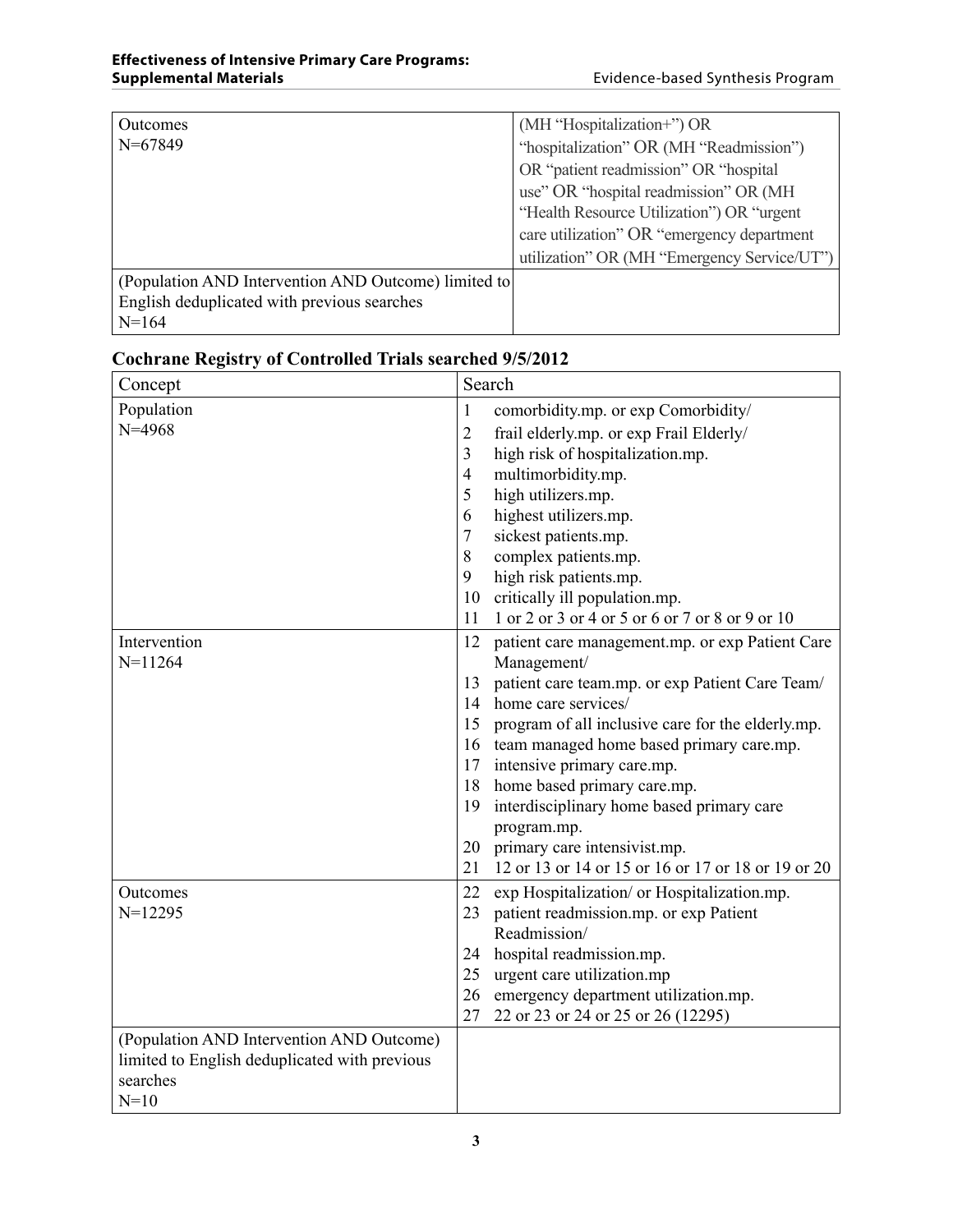# <span id="page-5-0"></span>**LIST OF EXCLUDED STUDIES**

#### **Publications excluded at the full-text level**

| <b>Publication</b>                                                                                                                                                                                                                                                        | <b>Reason for</b><br>exclusion                 |
|---------------------------------------------------------------------------------------------------------------------------------------------------------------------------------------------------------------------------------------------------------------------------|------------------------------------------------|
| Allen KR, Hazelett SE, Jarjoura D, et al. The after discharge care management of<br>low income frail elderly (AD-LIFE) randomized trial: theoretical framework and<br>study design. Popul Health Manag. Jun 2011;14(3):137-142.                                           | Ongoing study:<br>Results not yet<br>available |
| Wright K, Hazelett S, Jarjoura D, Allen K. The AD-LIFE trial: working to integrate<br>medical and psychosocial care management models. Home Healthc Nurse. May<br>2007;25(5):308-314.                                                                                     | Ongoing study:<br>Results not yet<br>available |
| DM for complex patients tackles hospital utilization in a big way. Dis Manag Advis.<br>Vol 9. 2003/08/19 ed2003:99-101, 93.                                                                                                                                               | Wrong publication<br>type                      |
| Benedict L, Robinson K and Holder C. Clinical nurse specialist practice within<br>the Acute Care for Elders interdisciplinary team model. Clin Nurse Spec. Vol 20.<br>2006/09/19 ed2006:248-51.                                                                           | Wrong publication<br>type                      |
| Berkowitz R, Blank LJ and Powell SK. Strategies to reduce hospitalization in<br>the management of heart failure. <i>Lippincotts Case Manag</i> . Vol 10. 2005/11/30<br>ed2005:S1-15; quiz S16-7.                                                                          | Wrong publication<br>type                      |
| Bernabei R, Landi F, Zuccala G. Health care for older persons in Italy. Aging Clin<br>Exp Res. Aug 2002;14(4):247-251.                                                                                                                                                    | Wrong publication<br>type                      |
| Carpenter I, Gambassi G, Topinkova E, et al. Community care in Europe. The<br>Aged in Home Care project (AdHOC). Aging Clin Exp Res. Vol 16. 2004/12/04<br>ed2004:259-69.                                                                                                 | Wrong publication<br>type                      |
| Chan DC, Heidenreich PA, Weinstein MC and Fonarow GC. Heart failure disease<br>management programs: a cost-effectiveness analysis. Am Heart J. Vol 155.<br>2008/01/25 ed2008:332-8.                                                                                       | Wrong publication<br>type                      |
| Cooper DF, Granadillo OR, Stacey CM. Home-based primary care: the care<br>of the veteran at home. Home Healthc Nurse. May 2007;25(5):315-322.                                                                                                                             | Wrong publication<br>type                      |
| De Keulenaer GW and Brutsaert DL. Urgent need to reorganize heart failure<br>management: from paradoxes to heart failure clinics. Acta Cardiol. Vol 60.<br>2005/05/13 ed2005:179-84.                                                                                      | Wrong publication<br>type                      |
| Hughes S, Weaver F, Manheim L, Hurder A, Kubal J, Ulasevich A. Cost-<br>effectiveness of team-managed home care in the VA: an update from a multi-<br>site randomized trial [abstract]. Abstract Book/Association for Health Services<br>Research. 1997;14:110-111.       | Wrong publication<br>type                      |
| Roland M. Improving management of chronic illness: better identification of<br>effective interventions for high risk patients is needed. Chronic Illn. Vol 3.<br>2007/12/18 ed2007:196.                                                                                   | Wrong publication<br>type                      |
| Smith DM, Giobbie-Hurder A, Weinberger M, et al. Predicting non-elective hospital<br>readmissions: a multi-site study. Department of Veterans Affairs Cooperative Study<br>Group on Primary Care and Readmissions. J Clin Epidemiol. Vol 53. 2000/12/07<br>ed2000:1113-8. | Wrong publication<br>type                      |
| Sacramento hospital boosts outcomes by focusing on high-risk CHF patients. Data<br>Strateg Benchmarks. Vol 5. 2001/06/30 ed2001:68-7, 65.                                                                                                                                 | Wrong<br>intervention model                    |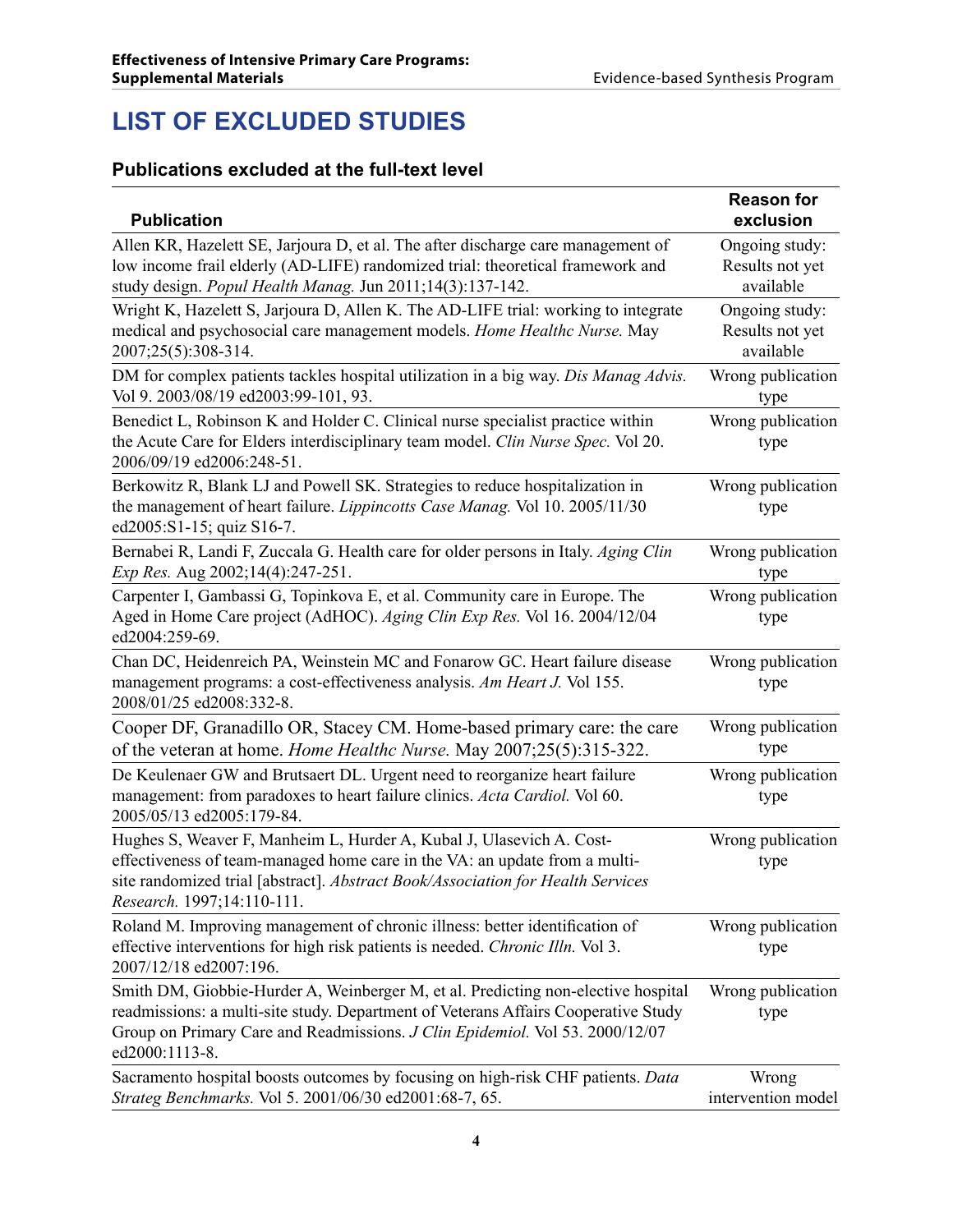| <b>Publication</b>                                                                                                                                                                                                                                                                                               | <b>Reason for</b><br>exclusion |
|------------------------------------------------------------------------------------------------------------------------------------------------------------------------------------------------------------------------------------------------------------------------------------------------------------------|--------------------------------|
| Disease management program lowers hospital readmission days: study followed                                                                                                                                                                                                                                      | Wrong                          |
| chronically, critically ill patients after discharge. Case Management Advisor. Vol<br>182007:121-124.                                                                                                                                                                                                            | intervention model             |
| Aish H, Didsbury P, Cressey P, Grigor J and Gribben B. Primary options for acute                                                                                                                                                                                                                                 | Wrong                          |
| care: general practitioners using their skills to manage "avoidable admission"<br>patients in the community. N Z Med J. Vol 116. 2003/02/26 ed2003:U326.                                                                                                                                                         | intervention model             |
| Assyag P, Renaud T, Cohen-Solal A, et al. RESICARD: East Paris network for the<br>management of heart failure: absence of effect on mortality and rehospitalization in<br>patients with severe heart failure admitted following severe decompensation. Arch<br>Cardiovasc Dis. Vol 102. 2009/02/24 ed2009:29-41. | Wrong<br>intervention model    |
| Berger R, Moertl D, Peter S, et al. N-terminal pro-B-type natriuretic peptide-                                                                                                                                                                                                                                   | Wrong                          |
| guided, intensive patient management in addition to multidisciplinary care in<br>chronic heart failure a 3-arm, prospective, randomized pilot study. J Am Coll<br>Cardiol. Vol 55. 2010/02/23 ed2010:645-53.                                                                                                     | intervention model             |
| Bernabei R, Landi F, Gambassi G, et al. Randomised trial of impact of model of                                                                                                                                                                                                                                   | Wrong                          |
| integrated care and case management for older people living in the community.<br>BMJ. Vol 316. 1998/06/06 ed1998:1348-51.                                                                                                                                                                                        | intervention model             |
| Bird SR, Kurowski W, Dickman GK and Kronborg I. Integrated care facilitation for                                                                                                                                                                                                                                 | Wrong                          |
| older patients with complex health care needs reduces hospital demand. Aust Health<br>Rev. Vol 31. 2007/08/03 ed2007:451-61; discussion 449-50.                                                                                                                                                                  | intervention model             |
| Boult C, Reider L, Frey K, et al. Early Effects of "Guided Care" on the Quality                                                                                                                                                                                                                                  | Wrong                          |
| of Health Care for Multimorbid Older Persons: A Cluster-Randomized Controlled<br>Trial. Journal of Gerontology. Vol 63A2008:321-327.                                                                                                                                                                             | intervention model             |
| Boyce PS and Feldman PH. ReACH National Demonstration Collaborative: early                                                                                                                                                                                                                                       | Wrong                          |
| results of implementation. Home Health Care Services Quarterly. Vol 262007:105-<br>120.                                                                                                                                                                                                                          | intervention model             |
| Burns T, Catty J, Dash M, Roberts C, Lockwood A and Marshall M. Use of                                                                                                                                                                                                                                           | Wrong                          |
| intensive case management to reduce time in hospital in people with severe<br>mental illness: systematic review and meta-regression. BMJ. Vol 335. 2007/07/17<br>ed2007:336.                                                                                                                                     | intervention model             |
| Challis D, Darton R, Johnson L, Stone M and Traske K. An evaluation of an                                                                                                                                                                                                                                        | Wrong                          |
| alternative to long-stay hospital care for frail elderly patients: II. Costs and<br>effectiveness. Age Ageing. Vol 20. 1991/07/01 ed1991:245-54.                                                                                                                                                                 | intervention model             |
| Chan YK, Stewart S, Calderone A, et al. Exploring the potential to remain "Young<br>@ Heart": initial findings of a multi-centre, randomised study of nurse-led,<br>home-based intervention in a hybrid health care system. Int J Cardiol. Vol 154.<br>2010/10/05 ed2012:52-8.                                   | Wrong<br>intervention model    |
| Coleman EA, Wagner EH, Grothaus LC, Hecht J, Savarino J and Buchner DM.<br>Predicting hospitalization and functional decline in older health plan enrollees: are<br>administrative data as accurate as self-report? <i>J Am Geriatr Soc.</i> Vol 46. 1998/04/29<br>ed1998:419-25.                                | Wrong<br>intervention model    |
| Davidson PM, Cockburn J, Newton PJ, et al. Can a heart failure-specific cardiac                                                                                                                                                                                                                                  | Wrong                          |
| rehabilitation program decrease hospitalizations and improve outcomes in high-risk<br>patients? Eur J Cardiovasc Prev Rehabil. Vol 17. 2010/05/26 ed2010:393-402.                                                                                                                                                | intervention model             |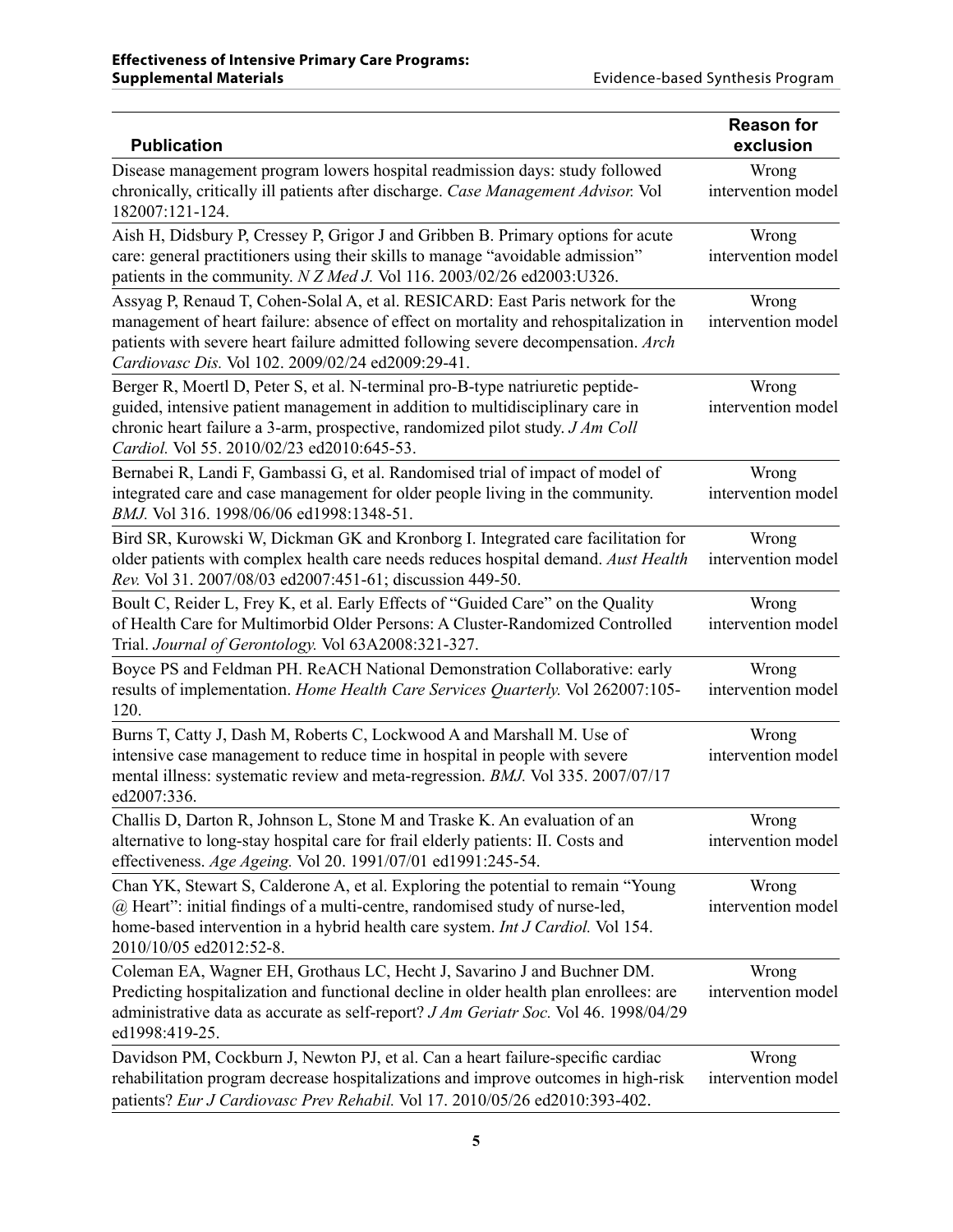| <b>Publication</b>                                                                                                                                                                                                                                                                    | <b>Reason for</b><br>exclusion |
|---------------------------------------------------------------------------------------------------------------------------------------------------------------------------------------------------------------------------------------------------------------------------------------|--------------------------------|
| Dawson JI and Critchley L. Community-hospital partnerships. The Quick Response                                                                                                                                                                                                        | Wrong                          |
| Team. J Nurs Adm. Vol 22. 1992/11/01 ed1992:33-9.                                                                                                                                                                                                                                     | intervention model             |
| Del Sindaco D, Pulignano G, Minardi G, et al. Two-year outcome of a prospective,<br>controlled study of a disease management programme for elderly patients with heart<br>failure. J Cardiovasc Med (Hagerstown). Vol 8. 2007/04/20 ed2007:324-9.                                     | Wrong<br>intervention model    |
| Dieterich M, Irving CB, Park B and Marshall M. Intensive case management for<br>severe mental illness. Cochrane Database Syst Rev. 2010/10/12 ed2010:CD007906.                                                                                                                        | Wrong<br>intervention model    |
| Douglas SL, Daly BJ, Kelley CG, O'Toole E and Montenegro H. Chronically<br>critically ill patients: health-related quality of life and resource use after a disease<br>management intervention. Am J Crit Care. Vol 16. 2007/08/29 ed2007:447-57.                                     | Wrong<br>intervention model    |
| Fan VS, Gaziano JM, Lew R, et al. A Comprehensive Care Management Program<br>to Prevent Chronic Obstructive Pulmonary Disease Hospitalizations. Annals of<br>Internal Medicine. Vol 1562012.                                                                                          | Wrong<br>intervention model    |
| Freund T, Peters-Klimm F, Rochon J, et al. Primary care practice-based care<br>management for chronically ill patients (PraCMan): study protocol for a cluster<br>randomized controlled trial [ISRCTN56104508]. Trials. Vol 12. 2011/07/01<br>ed2011:163.                             | Wrong<br>intervention model    |
| Friedhoff SG. Intensive case management of high-risk patients in a family medicine                                                                                                                                                                                                    | Wrong                          |
| residency setting. J Am Board Fam Pract. Vol 12. 1999/09/07 ed1999:264-9.                                                                                                                                                                                                             | intervention model             |
| Gary TL, Batts-Turner M, Bone LR, et al. A randomized controlled trial of the<br>effects of nurse case manager and community health worker team interventions<br>in urban African-Americans with type 2 diabetes. Control Clin Trials. Vol 25.<br>2004/02/26 ed2004:53-66.            | Wrong<br>intervention model    |
| Gravelle H, Dusheiko M, Sheaff R, et al. Impact of case management (Evercare) on<br>frail elderly patients: controlled before and after analysis of quantitative outcome<br>data. BMJ. Vol 334. 2006/11/17 ed2007:31.                                                                 | Wrong<br>intervention model    |
| Hastings SN and Heflin MT. A systematic review of interventions to improve<br>outcomes for elders discharged from the emergency department. Acad Emerg Med.<br>Vol 12. 2005/10/06 ed2005:978-86.                                                                                      | Wrong<br>intervention model    |
| Hebert KA, Horswell RL, Dy S, et al. Mortality benefit of a comprehensive heart<br>failure disease management program in indigent patients. Am Heart J. Vol 151.<br>2006/01/31 ed2006:478-83.                                                                                         | Wrong<br>intervention model    |
| Hemmelgarn BR, Manns BJ, Zhang J, et al. Association between multidisciplinary<br>care and survival for elderly patients with chronic kidney disease. J Am Soc<br>Nephrol. Vol 18. 2007/02/03 ed2007:993-9.                                                                           | Wrong<br>intervention model    |
| Inglis S, McLennan S, Dawson A, et al. A new solution for an old problem? Effects<br>of a nurse-led, multidisciplinary, home-based intervention on readmission and<br>mortality in patients with chronic atrial fibrillation. J Cardiovasc Nurs. Vol 19.<br>2004/04/03 ed2004:118-27. | Wrong<br>intervention model    |
| Kasper EK, Gerstenblith G, Hefter G, et al. A randomized trial of the efficacy<br>of multidisciplinary care in heart failure outpatients at high risk of hospital<br>readmission. J Am Coll Cardiol. Vol 39. 2002/02/02 ed2002:471-80.                                                | Wrong<br>intervention model    |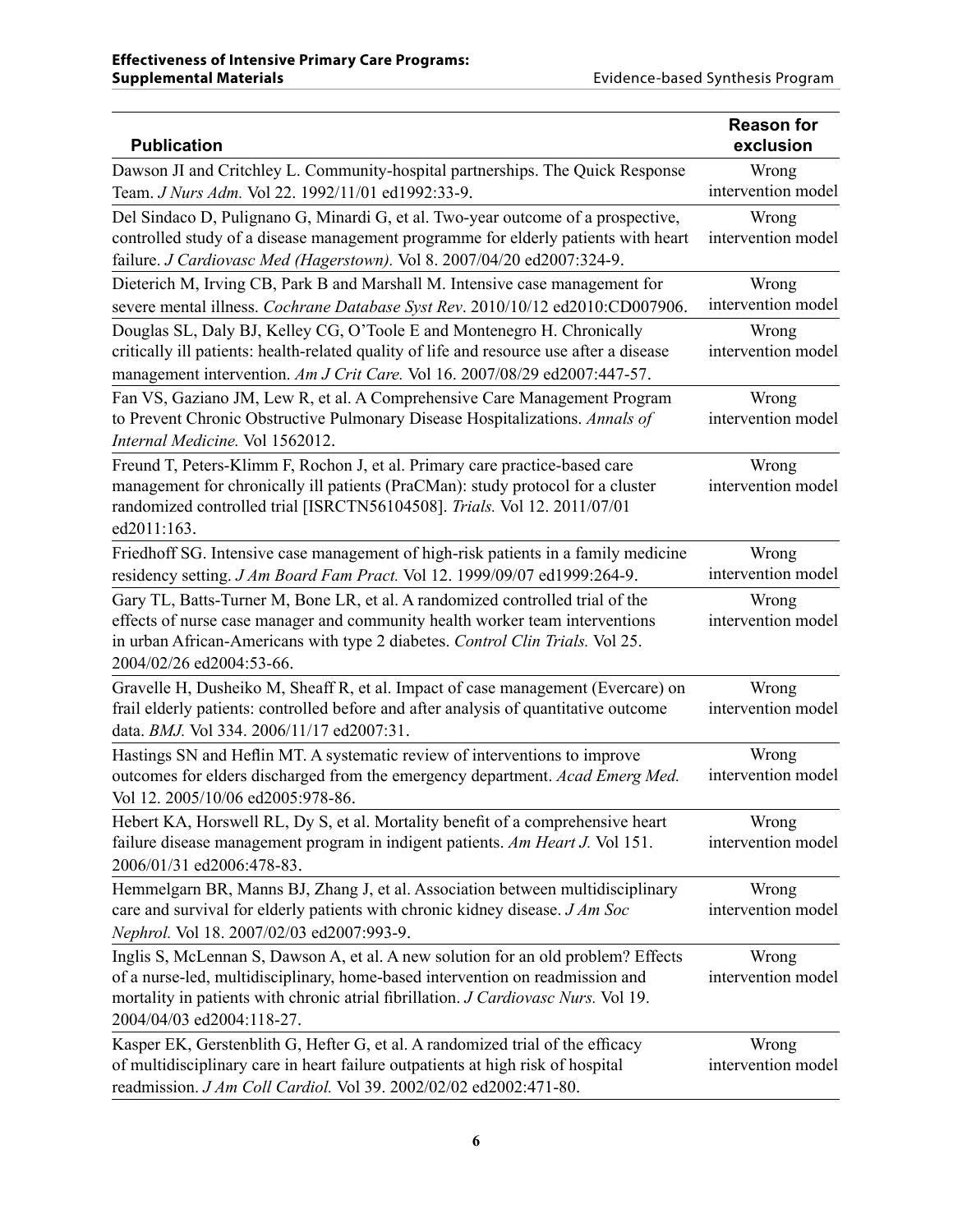| <b>Publication</b>                                                                                                                                                                                                                                              | <b>Reason for</b><br>exclusion |
|-----------------------------------------------------------------------------------------------------------------------------------------------------------------------------------------------------------------------------------------------------------------|--------------------------------|
| Killaspy H, Kingett S, Bebbington P, et al. Randomised evaluation of assertive<br>community treatment: 3-year outcomes. Br J Psychiatry. Vol 195. 2009/07/02<br>ed2009:81-2.                                                                                    | Wrong<br>intervention model    |
| Kim YJ and Soeken KL. A meta-analysis of the effect of hospital-based case<br>management on hospital length-of-stay and readmission. Nurs Res. Vol 54.<br>2005/07/20 ed2005:255-64.                                                                             | Wrong<br>intervention model    |
| Kimmelstiel C, Levine D, Perry K, et al. Randomized, controlled evaluation<br>of short- and long-term benefits of heart failure disease management within a<br>diverse provider network: the SPAN-CHF trial. Circulation. Vol 110. 2004/08/18<br>ed2004:1450-5. | Wrong<br>intervention model    |
| Lairson DR, Yoon SJ, Carter PM, et al. Economic evaluation of an intensified<br>disease management system for patients with type 2 diabetes. Dis Manag. Vol 11.<br>2008/04/09 ed2008:79-94.                                                                     | Wrong<br>intervention model    |
| Landi F, Lattanzio F, Gambassi G, et al. A model for integrated home care of<br>frail older patients: The Silver Network project. Aging Clinical & Experimental<br>Research. Vol 111999:262-272.                                                                | Wrong<br>intervention model    |
| Landi F, Onder G, Russo A, et al. A new model of integrated home care for the<br>elderly: impact on hospital use. J Clin Epidemiol. Vol 54. 2001/08/25 ed2001:968-<br>70.                                                                                       | Wrong<br>intervention model    |
| Latour CH, van der Windt DA, de Jonge P, et al. Nurse-led case management<br>for ambulatory complex patients in general health care: a systematic review. J<br>Psychosom Res. Vol 62. 2007/02/28 ed2007:385-95.                                                 | Wrong<br>intervention model    |
| Leff B, Reider L, Frick KD, et al. Guided care and the cost of complex healthcare: a<br>preliminary report. Am J Manag Care. Vol 15. 2009/08/13 ed2009:555-9.                                                                                                   | Wrong<br>intervention model    |
| Leveille SG, Wagner EH, Davis C, et al. Preventing disability and managing<br>chronic illness in frail older adults: a randomized trial of a community-based<br>partnership with primary care. J Am Geriatr Soc. Vol 46. 1998/10/20 ed1998:1191-<br>8.          | Wrong<br>intervention model    |
| Lynch JP, Forman SA, Graff S and Gunby MC. High-risk population health<br>management--achieving improved patient outcomes and near-term financial results.<br>Am J Manag Care. Vol 6. 2000/11/07 ed2000:781-91.                                                 | Wrong<br>intervention model    |
| Martin-Lesende I, Orruno E, Cairo C, et al. Assessment of a primary care-based<br>telemonitoring intervention for home care patients with heart failure and chronic<br>lung disease. The TELBIL study. BMC Health Serv Res. Vol 11. 2011/03/10<br>ed2011:56.    | Wrong<br>intervention model    |
| Mattke S, Seid M and Ma S. Evidence for the effect of disease management:<br>is \$1 billion a year a good investment? Am J Manag Care. Vol 13. 2007/12/12<br>ed2007:670-6.                                                                                      | Wrong<br>intervention model    |
| McAlister FA, Stewart S, Ferrua S and McMurray JJ. Multidisciplinary strategies<br>for the management of heart failure patients at high risk for admission: a systematic<br>review of randomized trials. J Am Coll Cardiol. Vol 44. 2004/08/18 ed2004:810-9.    | Wrong<br>intervention model    |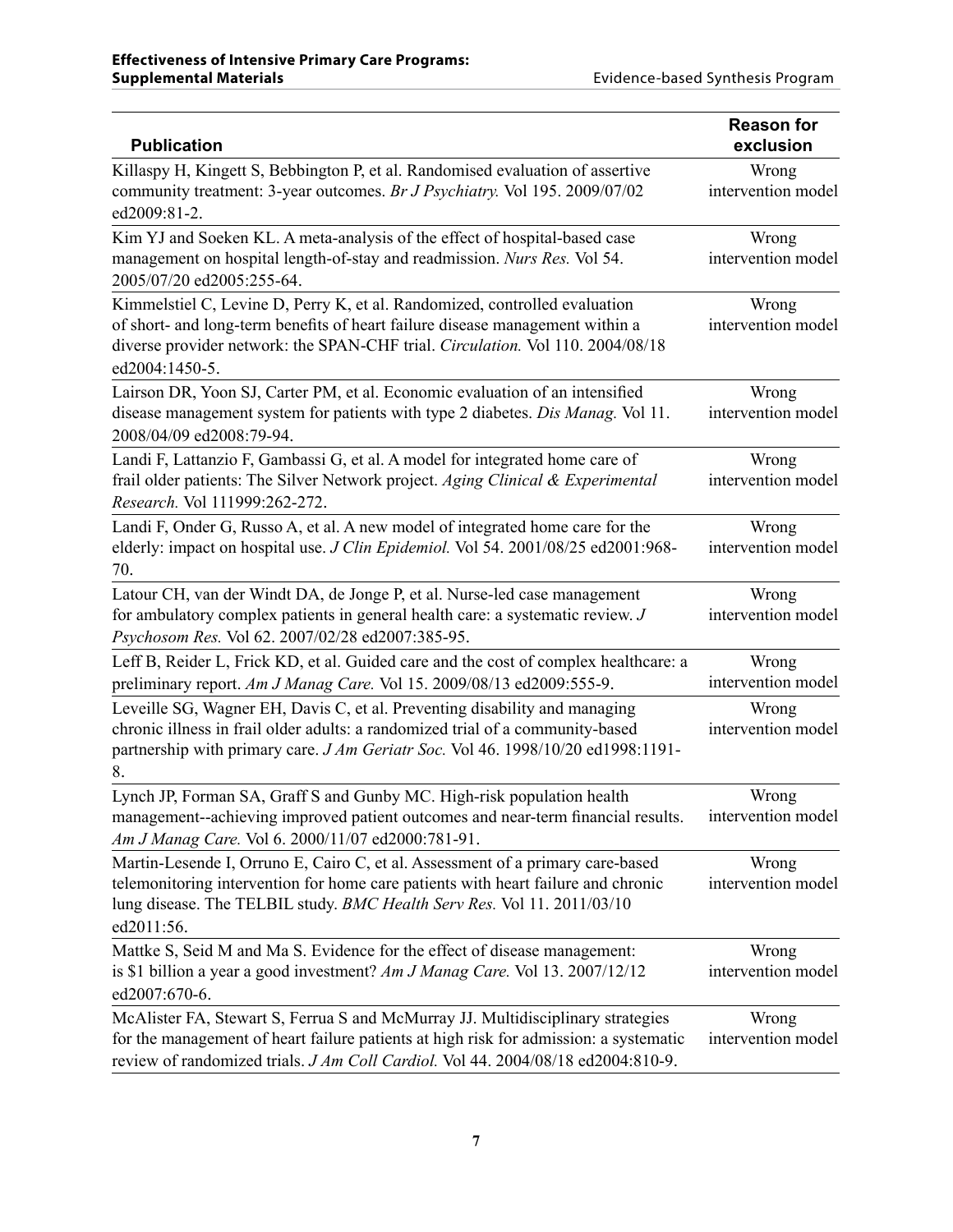| <b>Publication</b>                                                                                                                                                                                                                                                                                                                                                                                     | <b>Reason for</b><br>exclusion |
|--------------------------------------------------------------------------------------------------------------------------------------------------------------------------------------------------------------------------------------------------------------------------------------------------------------------------------------------------------------------------------------------------------|--------------------------------|
| McDonald K, Ledwidge M, Cahill J, et al. Elimination of early rehospitalization in<br>a randomized, controlled trial of multidisciplinary care in a high-risk, elderly heart<br>failure population: the potential contributions of specialist care, clinical stability<br>and optimal angiotensin-converting enzyme inhibitor dose at discharge. Eur J Heart<br>Fail. Vol 3. 2001/03/14 ed2001:209-15. | Wrong<br>intervention model    |
| McDonald K, Ledwidge M, Cahill J, et al. Heart failure management:<br>multidisciplinary care has intrinsic benefit above the optimization of medical care. J<br>Card Fail. Vol 8, 2002/07/26 ed2002:142-8.                                                                                                                                                                                             | Wrong<br>intervention model    |
| Melis RJ, Adang E, Teerenstra S, et al. Cost-effectiveness of a multidisciplinary<br>intervention model for community-dwelling frail older people. J Gerontol A Biol<br>Sci Med Sci. Vol 63. 2008/04/01 ed2008:275-82.                                                                                                                                                                                 | Wrong<br>intervention model    |
| Mendoza H, Martin MJ, Garcia A, et al. 'Hospital at home' care model as an<br>effective alternative in the management of decompensated chronic heart failure. Eur<br>J Heart Fail. Vol 11. 2009/10/31 ed2009:1208-13.                                                                                                                                                                                  | Wrong<br>intervention model    |
| Naylor MD, Aiken LH, Kurtzman ET, Olds DM and Hirschman KB. The care<br>span: The importance of transitional care in achieving health reform. Health Aff<br>(Millwood). Vol 30. 2011/04/08 ed2011:746-54.                                                                                                                                                                                              | Wrong<br>intervention model    |
| Oddone EZ, Weinberger M, Giobbie-Hurder A, Landsman P and Henderson W.<br>Enhanced access to primary care for patients with congestive heart failure. Veterans<br>Affairs Cooperative Study Group on Primary Care and Hospital Readmission. Eff<br>Clin Pract. Vol 2. 2000/01/06 ed1999:201-9.                                                                                                         | Wrong<br>intervention model    |
| O'Toole TP, Pirraglia PA, Dosa D, et al. Building care systems to improve<br>access for high-risk and vulnerable veteran populations. J Gen Intern Med.<br>Nov 2011;26 Suppl 2:683-688.                                                                                                                                                                                                                | Wrong<br>intervention<br>model |
| Pazin-Filho A, Peitz P, Pianta T, et al. Heart failure disease management program<br>experience in 4,545 heart failure admissions to a community hospital. Am Heart J.<br>Vol 158. 2009/08/25 ed2009:459-66.                                                                                                                                                                                           | Wrong<br>intervention model    |
| Peters-Klimm F, Campbell S, Hermann K, et al. Case management for patients with<br>chronic systolic heart failure in primary care: the HICMan exploratory randomised<br>controlled trial. Trials. Vol 11. 2010/05/19 ed2010:56.                                                                                                                                                                        | Wrong<br>intervention model    |
| Phelan EA, Balderson B, Levine M, et al. Delivering effective primary care to older<br>adults: a randomized, controlled trial of the senior resource team at group health<br>cooperative. J Am Geriatr Soc. Vol 55. 2007/11/06 ed2007:1748-56.                                                                                                                                                         | Wrong<br>intervention model    |
| Rasekaba TM, Lim WK and Hutchinson AF. Effect of a chronic disease<br>management service for patients with diabetes on hospitalisation and acute care<br>costs. Aust Health Rev. Vol 36. 2012/05/26 ed2012:205-12.                                                                                                                                                                                     | Wrong<br>intervention model    |
| Smith AA, Carusone SB, Willison K, et al. Hospitalization and emergency<br>department visits among seniors receiving homecare: a pilot study. BMC Geriatr.<br>Vol 5. 2005/07/15 ed2005:9.                                                                                                                                                                                                              | Wrong<br>intervention model    |
| Stewart S, Carrington MJ, Marwick T, et al. The WHICH? trial: rationale and<br>design of a pragmatic randomized, multicentre comparison of home- vs. clinic-<br>based management of chronic heart failure patients. Eur J Heart Fail. Vol 13.<br>2011/05/28 ed2011:909-16.                                                                                                                             | Wrong<br>intervention model    |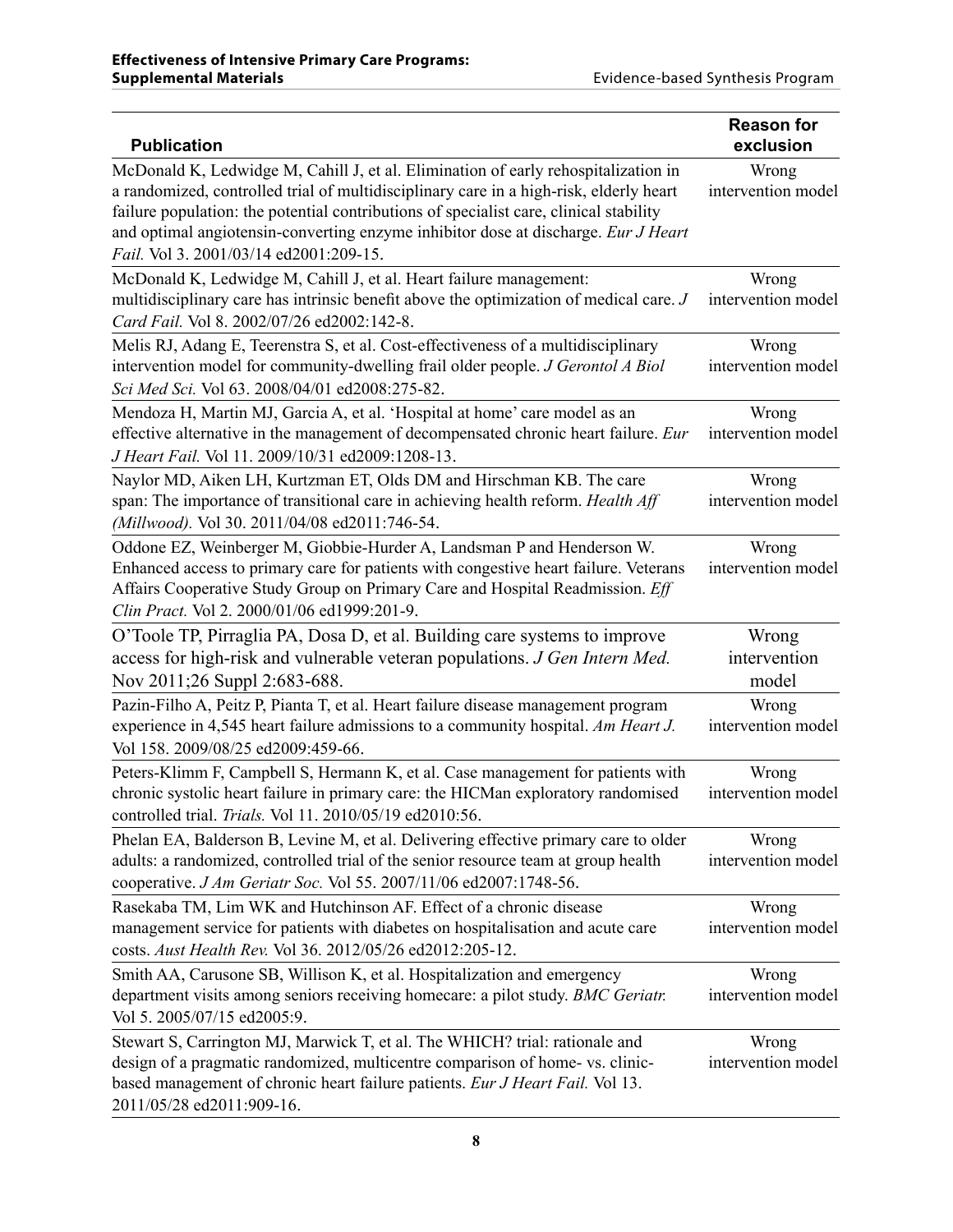| <b>Publication</b>                                                                                                                                                                                                                                                                                                                                       | <b>Reason for</b><br>exclusion |
|----------------------------------------------------------------------------------------------------------------------------------------------------------------------------------------------------------------------------------------------------------------------------------------------------------------------------------------------------------|--------------------------------|
| Stewart S, Carrington MJ, Marwick T, et al. Impact of Home Versus Clinic-<br>Based Management of Chronic Heart Failure: The WHICH? (Which Heart<br>Failure Intervention Is Most Cost-Effective & Consumer Friendly in Reducing<br>Hospital Care) Multicenter, Randomized Trial. Journal of the American College of<br>Cardiology. 2012;60(14):1239-1248. | Wrong<br>intervention model    |
| The WHICH? (Which Heart Failure Intervention Is Most Cost-Effective &<br>Consumer Friendly in Reducing Hospital Care) Multicenter, Randomized Trial.<br>Journal of the American College of Cardiology. Vol 602012:1239-1248.                                                                                                                             | Wrong<br>intervention model    |
| Stewart S and Horowitz JD. Detecting early clinical deterioration in chronic heart<br>failure patients post-acute hospitalisation-a critical component of multidisciplinary,<br>home-based intervention? Eur J Heart Fail. Vol 4. 2002/05/30 ed2002:345-51.                                                                                              | Wrong<br>intervention model    |
| Stewart S and Horowitz JD. Home-based intervention in congestive heart<br>failure: long-term implications on readmission and survival. Circulation. Vol<br>1052002:2861-2866.                                                                                                                                                                            | Wrong<br>intervention model    |
| Stewart S, Marley JE and Horowitz JD. Effects of a multidisciplinary, home-<br>based intervention on unplanned readmissions and survival among patients with<br>chronic congestive heart failure: a randomised controlled study. Lancet. Vol 354.<br>1999/10/06 ed1999:1077-83.                                                                          | Wrong<br>intervention model    |
| Stewart S, Vandenbroek AJ, Pearson S and Horowitz JD. Prolonged beneficial<br>effects of a home-based intervention on unplanned readmissions and mortality<br>among patients with congestive heart failure. Arch Intern Med. Vol 159. 1999/02/16<br>ed1999:257-61.                                                                                       | Wrong<br>intervention model    |
| Stiefel F, Zdrojewski C, Bel Hadj F, et al. Effects of a multifaceted psychiatric<br>intervention targeted for the complex medically ill: a randomized controlled trial.<br>Psychother Psychosom. Vol 77. 2008/04/30 ed2008:247-56.                                                                                                                      | Wrong<br>intervention model    |
| Stott DJ, Buttery AK, Bowman A, et al. Comprehensive geriatric assessment and<br>home-based rehabilitation for elderly people with a history of recurrent non-elective<br>hospital admissions. Age Ageing. Vol 35. 2006/06/15 ed2006:487-91.                                                                                                             | Wrong<br>intervention model    |
| Takahashi PY, Hanson GJ, Pecina JL, et al. A randomized controlled trial of<br>telemonitoring in older adults with multiple chronic conditions: the Tele-ERA study. intervention model<br>BMC Health Serv Res. Vol 10. 2010/09/03 ed2010:255.                                                                                                            | Wrong                          |
| Weinberger M, Oddone EZ and Henderson WG. Does increased access to primary<br>care reduce hospital readmissions? Veterans Affairs Cooperative Study Group<br>on Primary Care and Hospital Readmission. N Engl J Med. Vol 334. 1996/05/30<br>ed1996:1441-7.                                                                                               | Wrong<br>intervention model    |
| Willenbring ML, Olson DH and Bielinski J. Integrated outpatients treatment<br>for medically ill alcoholic men: results from a quasi-experimental study. J Stud<br>Alcohol. Vol 56. 1995/05/01 ed1995:337-43.                                                                                                                                             | Wrong<br>intervention model    |
| Counsell SR, Callahan CM, Tu W, Stump TE and Arling GW. Cost analysis of<br>the Geriatric Resources for Assessment and Care of Elders care management<br>intervention. J Am Geriatr Soc. Vol 57. 2009/08/20 ed2009:1420-6.                                                                                                                               | Wrong outcome                  |
| Kane RL, Illston LH, Miller NA. Qualitative analysis of the Program of All-<br>inclusive Care for the Elderly (PACE). Gerontologist. Dec 1992;32(6):771-780.                                                                                                                                                                                             | Wrong outcome                  |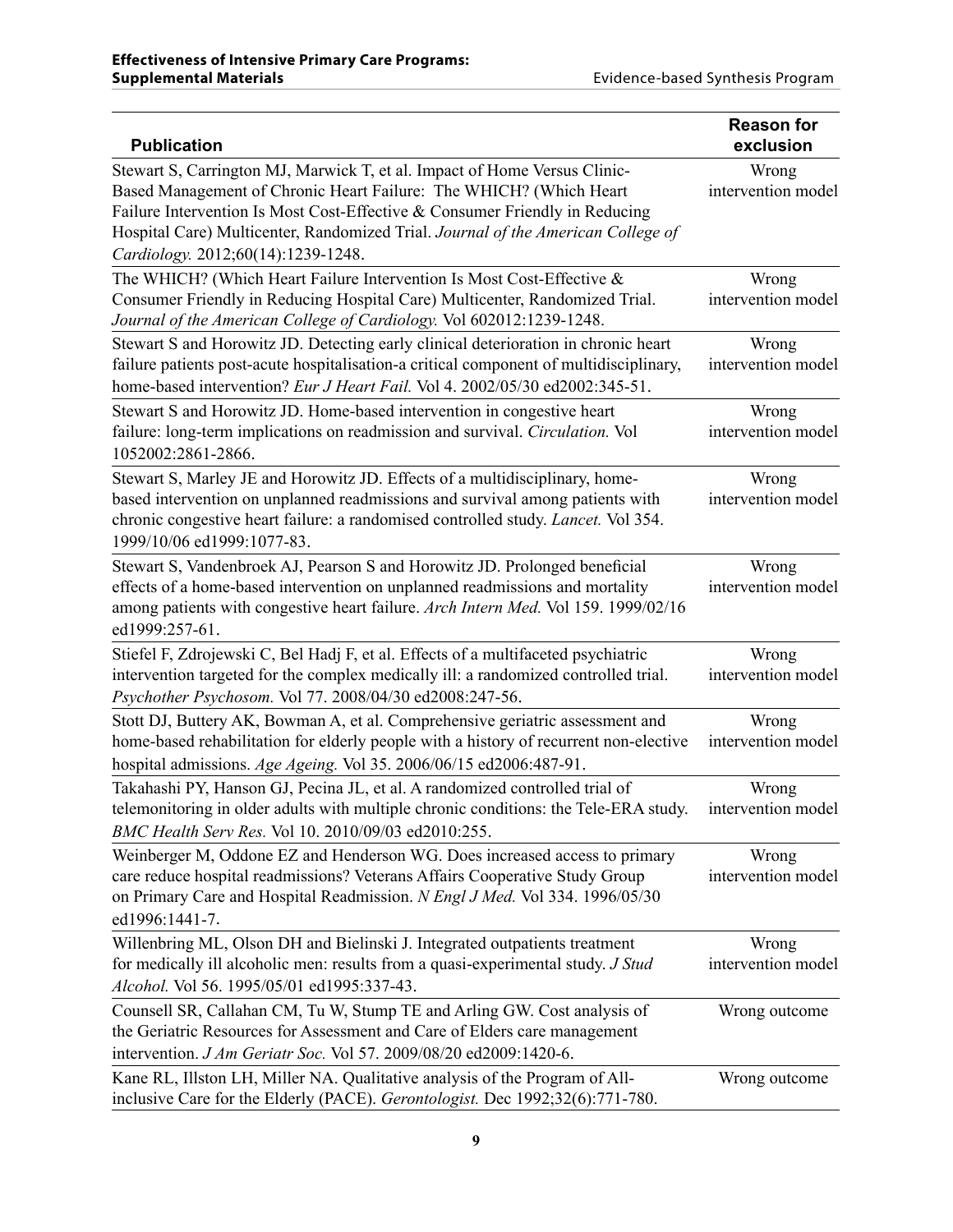| <b>Publication</b>                                                                                                                                                                                                                                                                              | <b>Reason for</b><br>exclusion |
|-------------------------------------------------------------------------------------------------------------------------------------------------------------------------------------------------------------------------------------------------------------------------------------------------|--------------------------------|
| Suter E, Hyman M and Oelke N. Measuring key integration outcomes: a case<br>study of a large urban health center. Health Care Manage Rev. Vol 32. 2007/08/02<br>ed2007:226-35.                                                                                                                  | Wrong outcome                  |
| Hansen LO, Young RS, Hinami K, Leung A and Williams MV. Interventions to<br>reduce 30-day rehospitalization: a systematic review. Ann Intern Med. Vol 155.<br>2011/10/19 ed2011:520-8.                                                                                                          | Follow-up<br>$\leq$ 30 days    |
| Boorsma M, van Hout HP, Frijters DH, Ribbe MW and Nijpels G. The cost-<br>effectiveness of a new disease management model for frail elderly living in homes<br>for the elderly, design of a cluster randomized controlled clinical trial. BMC Health<br>Serv Res. Vol 8. 2008/07/09 ed2008:143. | Wrong setting                  |
| Murray MA, Osaki S, Edwards NM, et al. Multidisciplinary approach decreases<br>length of stay and reduces cost for ventricular assist device therapy. Interact<br>Cardiovasc Thorac Surg. Vol 8. 2008/10/23 ed2009:84-8.                                                                        | Wrong setting                  |
| Wright K, Hazelett S, Jarjoura D and Allen K. The AD-LIFE trial: working to<br>integrate medical and psychosocial care management models. Home Healthc Nurse.<br>Vol 25. 2007/05/15 ed2007:308-14.                                                                                              | Ongoing study, no<br>results   |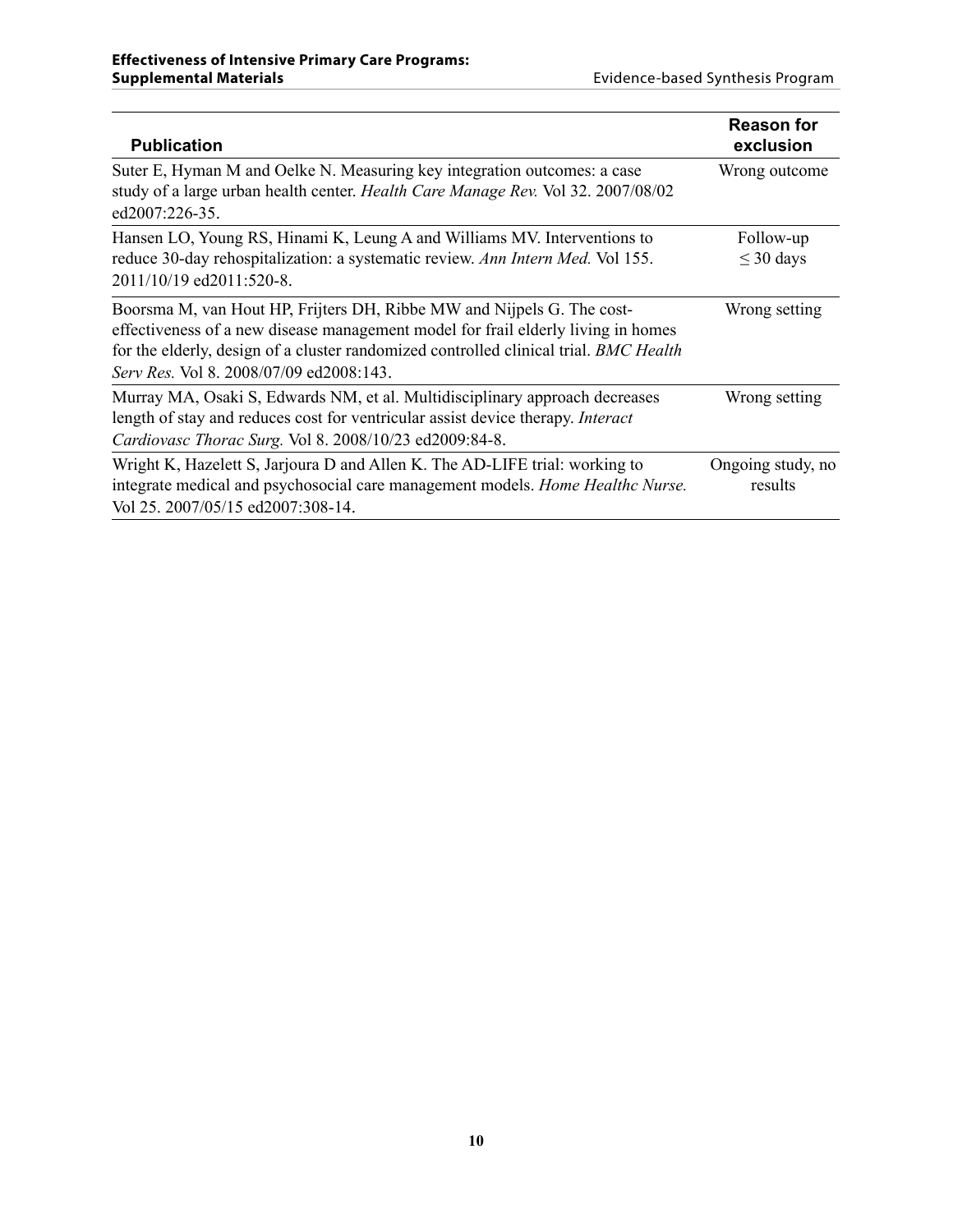## <span id="page-12-0"></span>**CONTROLLED STUDIES: COMPLETE RISK OF BIAS ASSESSMENTS**

#### **Randomized controlled trials**

| <b>Author Year</b>                         | <b>Adequate Sequence Generation?</b>                                                                                                                                                                                                                                                                                                                                                | <b>Adequate Allocation</b><br>Concealment?                                                             | <b>Blinding of Participants,</b><br><b>Personnel and Outcome</b><br>Assessors?                                                                                                                 | Incomplete Outcome Data<br><b>Adequately Addressed?</b>                                                                                                                                            | <b>Study Reports Free</b><br>of Suggestion of<br><b>Outcome Reporting</b><br>Bias? | <b>Study Free of</b><br><b>Other Sources</b><br>of Bias? | <b>Risk of Bias?</b>                                           |
|--------------------------------------------|-------------------------------------------------------------------------------------------------------------------------------------------------------------------------------------------------------------------------------------------------------------------------------------------------------------------------------------------------------------------------------------|--------------------------------------------------------------------------------------------------------|------------------------------------------------------------------------------------------------------------------------------------------------------------------------------------------------|----------------------------------------------------------------------------------------------------------------------------------------------------------------------------------------------------|------------------------------------------------------------------------------------|----------------------------------------------------------|----------------------------------------------------------------|
| Beland 2006 <sup>1</sup> /Bergman<br>19972 | Yes; computer generated. Patient was unit of<br>randomization.                                                                                                                                                                                                                                                                                                                      | Unclear: insufficient<br>information.                                                                  | No for participants and<br>personnel. Yes for outcome<br>assessors.                                                                                                                            | Unclear; uncertainty about<br>whether incomplete data were<br>adequately handled (1% in SIPA<br>group compared with 7% in control<br>discontinued intervention).                                   | Yes                                                                                | Yes                                                      | Unclear                                                        |
| Coleman 1999 <sup>3</sup>                  | No; unit of randomization was physician practice.<br>Method was "simple randomization". Resulted in<br>imbalanced groups: Control patients had higher<br>Chronic Disease Score (CDS) than intervention<br>patients (7.7 vs 7.3; $P = 0.06$ ).                                                                                                                                       | Unclear: insufficient<br>information.                                                                  | No for participants and<br>personnel. Unclear for outcome<br>assessors.                                                                                                                        | Unclear; methods state that only<br>patients with follow-up data were<br>included in follow-up analyses. 75%<br>retention at 24-months, but unclear<br>of number included in 24-month<br>analyses. | Yes                                                                                | Yes                                                      | High                                                           |
| Counsell 2007 <sup>4</sup>                 | Unclear; physicians were unit of randomization.<br>Biostatistician generated randomization list using<br>pseudorandom-number generator. But full sample<br>had lower rate of county medical assistance use<br>in the GRACE intervention group at baseline<br>(83.7% compared with 89.0%; $P = 0.02$ ). Baseline<br>characteristics were not provided for the high-risk<br>subgroup. | Unclear, insufficient<br>information.                                                                  | No for participants and<br>personnel. Yes for assessment of<br>subjective outcomes. Unclear for<br>assessment of mortality, hospital<br>admission, hospital days,<br>emergency department use. | Unclear; 6% excluded from full<br>sample; 12% excluded from high-<br>risk subgroup.                                                                                                                | Yes                                                                                | Yes                                                      | Unclear for full<br>sample; high<br>for high-risk<br>subgroup. |
| Hughes 1990 <sup>5</sup>                   | Unclear; method not described, but resulted in<br>intervention group was younger (66 vs 69; $P =$<br>0.02), more were retired due to health conditions<br>(67% vs 51%; $P = 0.01$ ) and more were using non-<br>VA clinics (36% vs 19%; $P = 0.01$ ). Patient was unit<br>of randomization.                                                                                         | Unclear; insufficient<br>information.                                                                  | No for participants and<br>personnel. Unclear for outcome<br>assessors.                                                                                                                        | Yes                                                                                                                                                                                                | Yes                                                                                | Yes                                                      | High                                                           |
| Hughes 2000 <sup>6</sup>                   | Unclear: method not described. Patient was unit of<br>randomization.                                                                                                                                                                                                                                                                                                                | Yes; assignments made by<br>telephone by the statistical<br>coordinating center.                       | No for participants and<br>personnel. Unclear for outcome<br>assessors.                                                                                                                        | Yes                                                                                                                                                                                                | Yes                                                                                | Yes                                                      | Unclear                                                        |
| Melin 19957                                | Yes; coin toss or match-box toss by team physician.<br>But team group had significantly more medical<br>diagnoses (4.5 vs 3.9; $P = 0.003$ ). Patient was unit<br>of randomization.                                                                                                                                                                                                 | Unclear: insufficient<br>information.                                                                  | No for participants and<br>personnel. Unclear for outcome<br>assessors.                                                                                                                        | Yes                                                                                                                                                                                                | Yes                                                                                | Yes                                                      | High                                                           |
| Sledge 2006 <sup>8</sup>                   | Yes: random numbers list. But intervention group<br>had lower proportion of males (26% compared with<br>41%). Patient was unit of randomization.                                                                                                                                                                                                                                    | Unclear, "sequential<br>envelopes," but no<br>information about whether<br>they were sealed or opaque. | No for all. Research associate<br>only blinded for initial<br>assessments.                                                                                                                     | Yes                                                                                                                                                                                                | Yes                                                                                | Yes                                                      | High                                                           |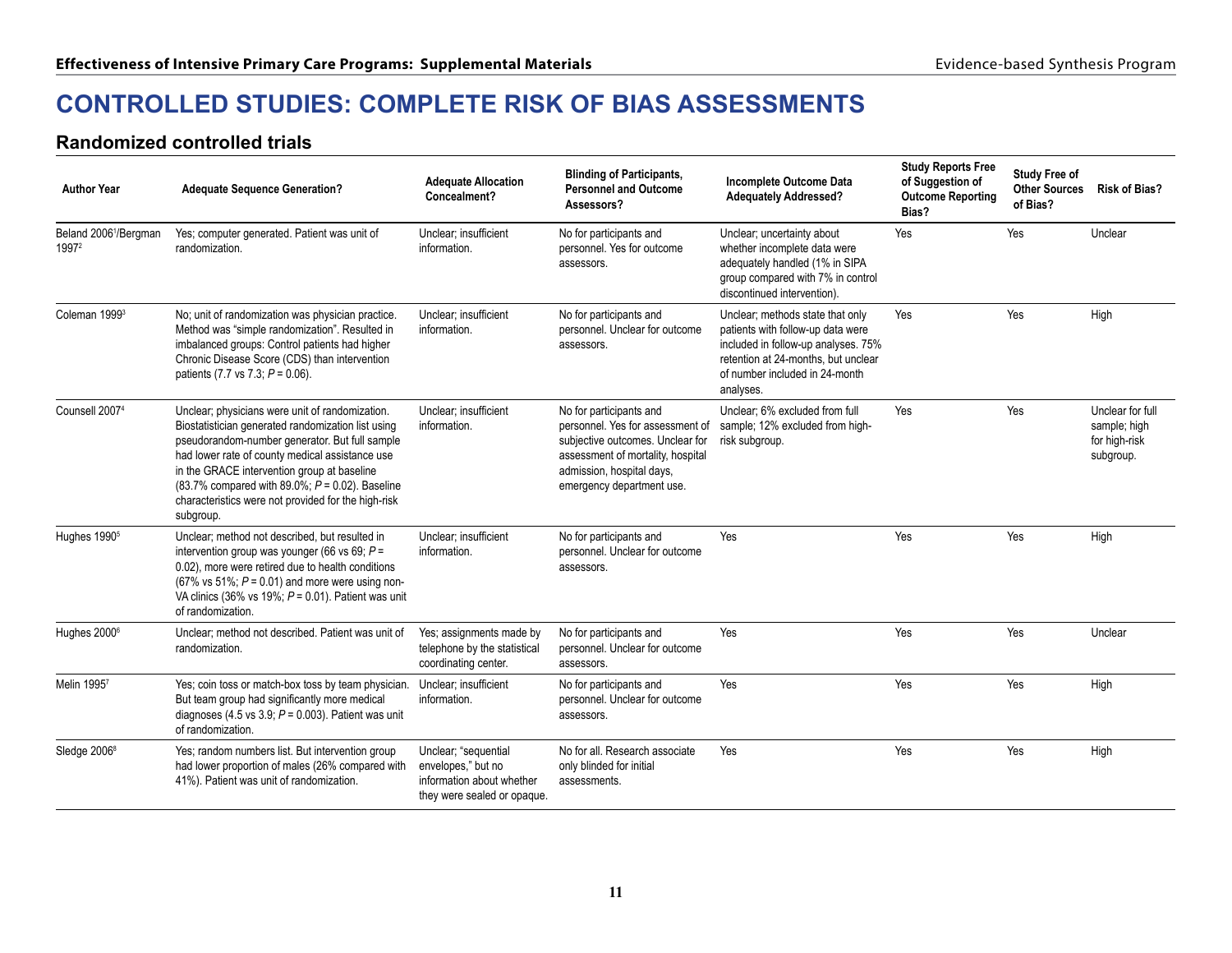| <b>Author Year</b>             | Unbiased patient selection?                                                                                                                                                                                                                                                                                                             | Important differential or high loss to<br>follow-up?                                                                                                  | <b>Events</b><br>specified<br>and<br>defined? | Clear description of<br>techniques used to<br>identify events? | <b>Unbiased</b><br>and accurate<br>ascertainment<br>of events? | Adequate control of poten-<br>tial confounding variables?                                                                                                                   | Adequate<br>length of<br>follow-up? | <b>Quality (Good,</b><br>Fair, Poor) |
|--------------------------------|-----------------------------------------------------------------------------------------------------------------------------------------------------------------------------------------------------------------------------------------------------------------------------------------------------------------------------------------|-------------------------------------------------------------------------------------------------------------------------------------------------------|-----------------------------------------------|----------------------------------------------------------------|----------------------------------------------------------------|-----------------------------------------------------------------------------------------------------------------------------------------------------------------------------|-------------------------------------|--------------------------------------|
| Jiwa 2002 <sup>9</sup>         | No; patients intentionally differentially<br>selected based on high-risk characteristics,<br>resulting in baseline differences between<br>intervention and control group (e.g.,<br>intervention group selected because<br>considered to be at-risk of avoidable<br>hospitalization; control group was not<br>considered to be at risk). | Unclear; attrition not described.                                                                                                                     | <b>No</b>                                     | No                                                             | Unclear; not<br>described                                      | No                                                                                                                                                                          | Unclear<br>follow-up<br>duration    | Poor                                 |
| Meret-Hanke 2011 <sup>10</sup> | No; more exclusions from PACE group due<br>to incomplete data and follow-up less than<br>180 days: 22% compared with 4%.                                                                                                                                                                                                                | No; no significant difference between<br>10% of intervention group who<br>voluntarily withdrew from the program<br>and those who completed the study. | Yes                                           | Yes                                                            | Yes                                                            | Yes; propensity score<br>matching used, but differences<br>persisted even after matching;<br>but regression used to control<br>for potential additional sources<br>of bias. | Yes                                 | Fair                                 |

#### **Observational studies**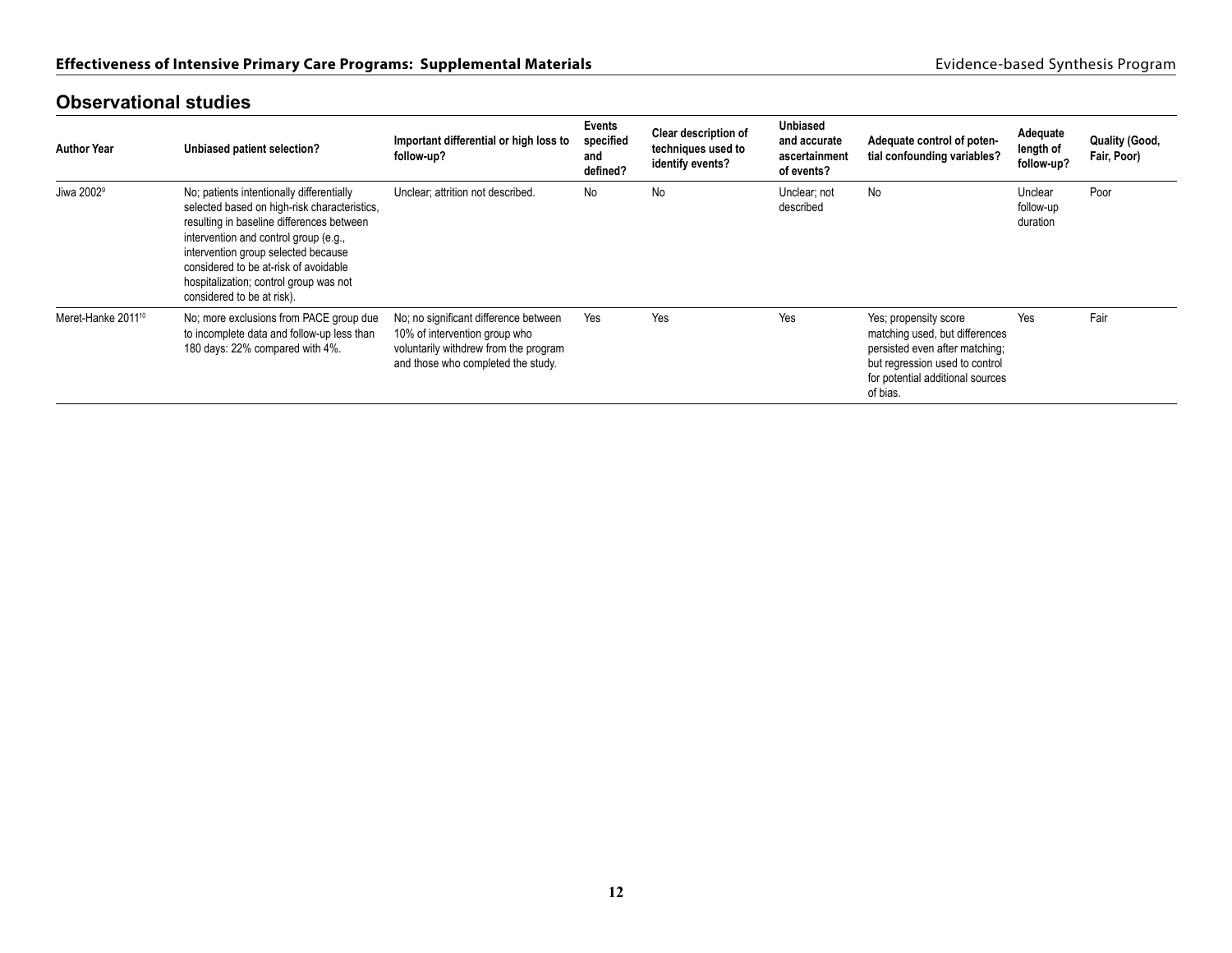# <span id="page-14-0"></span>**UNCONTROLLED STUDIES: CHARACTERISTICS**

| <b>Author Year</b><br>Care model name<br><b>Setting</b><br>Sample size<br>Follow-up                                                                                                                        | category             | Population Key patient<br>selection criteria                                                                                                                                                                                                                            | Primary patient Regular PCP<br>management                                                                 | contribution                                                                                                                                                                                                                                                                                | Interdisciplinary<br>team staffing                                                                                                                                     | <b>Key features</b>                                                                                                                                                                                                                                                                                                                                                   | <b>Visit frequency</b>                                                                                      | Risk: Prior health Risk<br>service use (e.g.,<br>hospitalizations,<br>home health.<br>respite, etc.) | identified<br>by<br>prediction<br>model | Other risk<br>indicators:<br><b>Functional</b><br>capacity,<br>comorbidities.<br>etc.                                                                                                                             | Key patient<br>characteristics                                                                                                                                                                                                                                                           |
|------------------------------------------------------------------------------------------------------------------------------------------------------------------------------------------------------------|----------------------|-------------------------------------------------------------------------------------------------------------------------------------------------------------------------------------------------------------------------------------------------------------------------|-----------------------------------------------------------------------------------------------------------|---------------------------------------------------------------------------------------------------------------------------------------------------------------------------------------------------------------------------------------------------------------------------------------------|------------------------------------------------------------------------------------------------------------------------------------------------------------------------|-----------------------------------------------------------------------------------------------------------------------------------------------------------------------------------------------------------------------------------------------------------------------------------------------------------------------------------------------------------------------|-------------------------------------------------------------------------------------------------------------|------------------------------------------------------------------------------------------------------|-----------------------------------------|-------------------------------------------------------------------------------------------------------------------------------------------------------------------------------------------------------------------|------------------------------------------------------------------------------------------------------------------------------------------------------------------------------------------------------------------------------------------------------------------------------------------|
| Anetzberger 2006 <sup>11</sup><br><b>VNA HouseCalls</b><br>Greater Cleveland,<br>Ohio<br>$N = 139$<br>12 months                                                                                            | High-risk<br>elderly | Aged $\geq 65$<br>on Medicare.<br>Medicaid, or private<br>insurance who<br>may be physically<br>impaired and<br>find it difficult to<br>travel, bed-bound.<br>history of falls<br>or accidents.<br>or cannot go to<br>physician's office<br>without excessive<br>effort | PCP. Advanced<br><b>Practice Nurse</b><br>(APN)                                                           | <b>VNA HouseCalls</b><br>offers medical<br>consultation to<br>any local primary<br>care physician who<br>wishes medical<br>evaluation in<br>the home by an<br>APN for patients<br>unable to get to the<br>physician's office.                                                               | Advanced practice<br>nurses and<br>physicians, case<br>manager                                                                                                         | • Initial comprehensive<br>assessment by a<br>program APN or<br>physician<br>• Provide primary care<br>in the home to high-risk<br>local older adults<br>• Obtain referrals<br>• Receive a high<br>satisfaction rating from<br>referral sources<br>• Include as patients<br>a sizable number who<br>lived in social planning<br>areas with primary care<br>shortfalls | At least one<br>follow-up visit by<br>a program APN or<br>physician                                         | <b>NR</b>                                                                                            | <b>NR</b>                               | <b>Activities of Daily</b><br>Living $(N = 17)$ :<br>21% improved<br>75% remained<br>same<br>4% declined<br>Karofsky health<br>maintenance (N<br>$= 16$ :<br>31% improved<br>38% remained<br>same<br>31% declined | 76 years<br>33% male<br>Race NR<br>Medical comorbidities<br><b>NR</b><br>Psychiatric, cognitive<br>comorbidities NR                                                                                                                                                                      |
| Beales 2009 <sup>12</sup><br>HBPC (VA Home<br><b>Based Primary</b><br>Care)<br>VAMC, Richmond,<br>VA<br>$N =$ Unclear:<br>in 2002, data<br>collected from<br>11,334 Veterans in<br><b>HBPC</b><br>6 months | Elderly              | Veterans with<br>complex chronic<br>disease                                                                                                                                                                                                                             | <b>HBPC</b> medical<br>director or in<br>collaboration<br>with a midlevel<br>NP or physician<br>assistant | • The midlevel<br>provider has<br>primary medical<br>management<br>responsibility in<br>conjunction with<br>the supervising<br>physician.<br>$\cdot$ HBPC is<br>interdisciplinary,<br>requires that teams<br>meet regularly, and<br>develops a single<br>unified care plan for<br>the team. | Physician, nurse<br>practitioners.<br>registered nurses.<br>social worker.<br>rehabilitation<br>therapist,<br>pharmacist, dietitian,<br>and recently a<br>psychologist | • Longitudinal<br>comprehensive<br>interdisciplinary care to<br>Veterans<br>• Promoting maximum<br>level of health and<br>independence<br>• Reducing utilization<br>• Assisting in transition<br>• Supporting caregivers<br>• Enhancing QoL                                                                                                                           | The frequency of<br>physician home<br>visits depends on<br>the composition<br>and structure of the<br>team. | <b>NR</b>                                                                                            | <b>NR</b>                               | Activities of Daily<br>Living (%): 47%                                                                                                                                                                            | 76.5 years<br>96% male<br>Race NR<br>Medical comorbidities<br>48% diabetes<br>NR HTN<br>35% HF<br>1/5 COPD<br>Psychiatric, cognitive<br>comorbidities<br>33% dementia<br>44% depression<br>29% substance abuse<br>24% anxiety or<br>personality disorder<br>21% TBI<br>20% schizophrenia |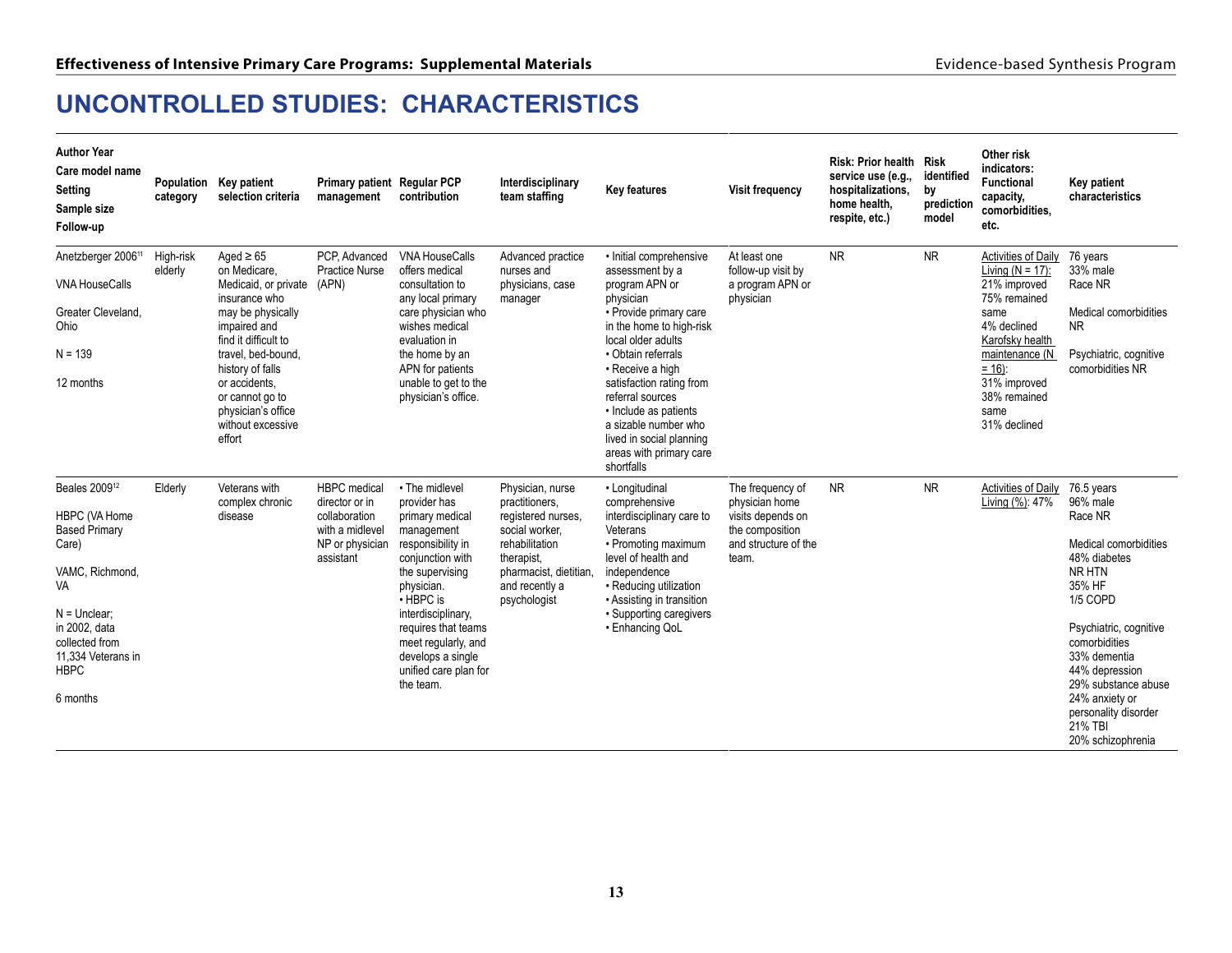#### **Effectiveness of Intensive Primary Care Programs: Supplemental Materials** entertaint and the state of the state of the state of the state of the state of the state of the state of the state of the state of the state of th

| <b>Author Year</b><br>Care model name<br>Setting<br>Sample size<br>Follow-up                                                                                                         | category                                                            | Population Key patient<br>selection criteria                                                                                                                                                                                                                                                                                                         | Primary patient Regular PCP<br>management                         | contribution | Interdisciplinary<br>team staffing                                                                                                                                                                                                          | Key features                                                                                                                                                                                                                                                                                                                                                                                                                                                                                                                                                           | <b>Visit frequency</b>                                                                                                                                               | Risk: Prior health Risk<br>service use (e.g.,<br>hospitalizations,<br>home health,<br>respite, etc.) | identified<br>by<br>prediction<br>model | Other risk<br>indicators:<br><b>Functional</b><br>capacity,<br>comorbidities,<br>etc.                                                                                   | Key patient<br>characteristics                                                                                                                                                                                                                                |
|--------------------------------------------------------------------------------------------------------------------------------------------------------------------------------------|---------------------------------------------------------------------|------------------------------------------------------------------------------------------------------------------------------------------------------------------------------------------------------------------------------------------------------------------------------------------------------------------------------------------------------|-------------------------------------------------------------------|--------------|---------------------------------------------------------------------------------------------------------------------------------------------------------------------------------------------------------------------------------------------|------------------------------------------------------------------------------------------------------------------------------------------------------------------------------------------------------------------------------------------------------------------------------------------------------------------------------------------------------------------------------------------------------------------------------------------------------------------------------------------------------------------------------------------------------------------------|----------------------------------------------------------------------------------------------------------------------------------------------------------------------|------------------------------------------------------------------------------------------------------|-----------------------------------------|-------------------------------------------------------------------------------------------------------------------------------------------------------------------------|---------------------------------------------------------------------------------------------------------------------------------------------------------------------------------------------------------------------------------------------------------------|
| Brown 2005 <sup>13</sup><br>PIC (Primary<br>Intensive Care)<br>Urban academic<br>hospital, New York<br>$N = 17$<br>Mean 9.4 months<br>(range 5-12)<br>months)                        | High<br>medical<br>utilization;<br>comorbid<br>psycho-<br>pathology | Referred by PCP's<br>or by inpatient<br>care coordinator<br>due to high levels<br>of "inappropriate"<br>medical<br>admissions, ED<br>visits, frequent<br>outpatient visits, or<br>frequent telephone<br>calls; $\geq 1$ inpatient<br>admission within<br>previous year;<br>$\geq$ 1 chronic<br>medical illness;<br>life expectancy $\geq$<br>3 years | PIC team                                                          | Referral     | Internist.<br>psychiatrist-internist.<br>nurse practitioner.<br>pharmacist, social<br>worker                                                                                                                                                | • Longer appointment<br>times for evaluation<br>interview<br>· Multidisciplinary<br>assessment and follow-<br>up, including mental<br>health services<br>• Frequent visits (weekly<br>initially)<br>• 24-hour availability of<br>a team member on call<br>via pager                                                                                                                                                                                                                                                                                                    | Initial assessment<br>involving multiple<br>1-hour-long<br>sessions over 2-3<br>weeks; weekly visits<br>until stabilized; then<br>tapered to biweekly<br>and monthly | 71% with $\ge$<br>1 inpatient<br>admission within<br>past year                                       | <b>NR</b>                               | <b>NR</b>                                                                                                                                                               | 41 years<br>35% male<br>82% White<br>Medical comorbidities<br>18% diabetes<br>6% HF<br>12% COPD<br><b>11% HTN</b><br>Psychiatric, cognitive<br>comorbidities<br>17% MDD<br>94% any co-occurring<br>significant psychiatric<br>disorder                        |
| Chang 2009 <sup>14</sup><br>HBPC (VA Home<br><b>Based Primary</b><br>Care)<br>Urban tertiary care<br>medical center.<br>Washington DC<br><b>VAMC</b><br>$N = 183$<br>$\geq 6$ months | Impaired<br>functional<br>status                                    | Significant hardship Nurse<br>in coming to<br>medical center for<br>clinic appointments,<br>dependency in $\geq$<br>ADL's                                                                                                                                                                                                                            | practitioner, in<br>collaboration<br>with the medical<br>director | <b>NR</b>    | Medical director<br>$(0.5)$ , nurse<br>practitioners (2.0).<br>registered nurses<br>(2.0), social workers<br>(2.0), pharmacists<br>$(0.2)$ , registered<br>dietitian (0.2), dental<br>hygienist (0.2),<br>program director<br>$(1.0)$ (FTE) | • Comprehensive<br>assessment upon<br>admission (history,<br>physical, functional<br>assessments, home<br>safety evaluation.<br>nutritional assessments,<br>"caregiver/community"<br>resource assessment<br>• Monthly visits by<br>physician, NP, or RN<br>• Case management<br>of VA- and Medicare-<br>contracted services<br>• Home visits for acute<br>problems as needed<br>• Telephone triage of<br>urgent problems that<br>developed on evenings<br>and weekends<br>• Weekly interdisciplinary<br>conferences to review<br>90-day care plans for<br>each patient | At least monthly:<br>increased to weekly<br>when needed                                                                                                              | 56% home health<br>aide use; 35%<br>nursing home<br>respite use                                      | N/A                                     | Activities of Daily<br>Living (mean):<br>7.1<br>Instrumental<br>Activities of Daily<br>Living (mean):<br>15.8<br>Lives with<br>caregiver in<br>community<br>(mean): 119 | 73.6 years<br>96% male<br>29% white<br>Medical comorbidities<br>38% diabetes<br>77% HTN<br>HF NR<br>24% COPD<br>Psychiatric, cognitive<br>comorbidities<br>65% dementia<br>54% depression<br>38% other neurological<br>conditions (ALS, MS,<br>TBI, epilepsy) |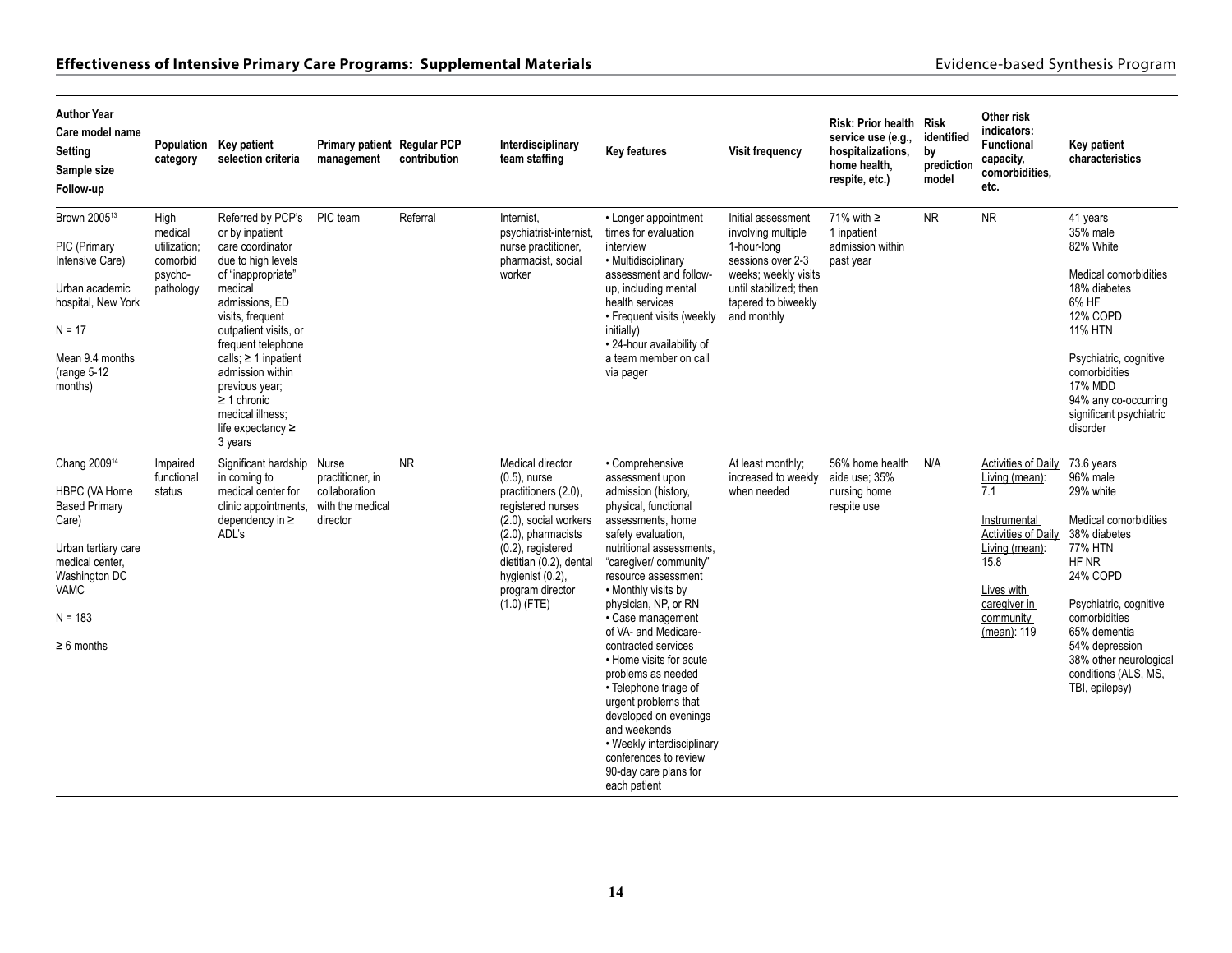| <b>Author Year</b><br>Care model name<br><b>Setting</b><br>Sample size<br>Follow-up                                                                                                                                             | category                                                                                      | Population Key patient<br>selection criteria                                                                                                                                                                                                                                                                                                                                            | <b>Primary patient Regular PCP</b><br>management                                                                                                                                                                              | contribution                                                                                                      | Interdisciplinary<br>team staffing                                                                                                                                                                                                                                                                                                                                                                                                                                                              | <b>Key features</b>                                                                                                                                                                                                                                                                                                                                         | Visit frequency | Risk: Prior health Risk<br>service use (e.g.,<br>hospitalizations,<br>home health.<br>respite, etc.) | identified<br>by<br>prediction<br>model | Other risk<br>indicators:<br><b>Functional</b><br>capacity,<br>comorbidities,<br>etc.                                                                                                                                           | Key patient<br>characteristics                                                                                                                                             |
|---------------------------------------------------------------------------------------------------------------------------------------------------------------------------------------------------------------------------------|-----------------------------------------------------------------------------------------------|-----------------------------------------------------------------------------------------------------------------------------------------------------------------------------------------------------------------------------------------------------------------------------------------------------------------------------------------------------------------------------------------|-------------------------------------------------------------------------------------------------------------------------------------------------------------------------------------------------------------------------------|-------------------------------------------------------------------------------------------------------------------|-------------------------------------------------------------------------------------------------------------------------------------------------------------------------------------------------------------------------------------------------------------------------------------------------------------------------------------------------------------------------------------------------------------------------------------------------------------------------------------------------|-------------------------------------------------------------------------------------------------------------------------------------------------------------------------------------------------------------------------------------------------------------------------------------------------------------------------------------------------------------|-----------------|------------------------------------------------------------------------------------------------------|-----------------------------------------|---------------------------------------------------------------------------------------------------------------------------------------------------------------------------------------------------------------------------------|----------------------------------------------------------------------------------------------------------------------------------------------------------------------------|
| Ginsburg 2009 <sup>15</sup><br>MBH (Mental and<br>behavioral health)<br>for PACE (Program<br>of All-inclusive Care<br>for the Elderly)<br>On Lok centers<br>in CA (8 San<br>Francisco, 1<br>Fremont)<br>$N = 1225$<br>12 months | Frail<br>elderly;<br>population<br>is ethnically<br>diverse and<br>linguistic-<br>ally varied | Frail, nursing<br>home-eligible<br>participants                                                                                                                                                                                                                                                                                                                                         | PCP:<br>psychologist:<br>coordinate<br>and supervise<br>the services<br>provided by<br>the MBH team;<br>psychiatrist:<br>provide<br>diagnostic<br>evaluation and<br>medication<br>management<br>as requested by<br><b>PCP</b> | Referral process<br>initiated; determine<br>the necessity and<br>urgency of the<br>services                       | Staff physicians and<br>nurse practitioners.<br>nurses, social<br>workers, physical<br>and occupational<br>therapists, home care<br>workers, recreational<br>activities leaders,<br>dieticians, and<br>transportation staff;<br>on-site mental and<br>behavioral health<br>team includes a<br>psychologist, a<br>bilingual licensed<br>psychiatric social<br>worker, and a<br>marriage and family<br>therapist, was<br>conceptualized as<br>a mobile resource<br>traveling to where<br>need was | • Mobile resource:<br>collaborates with<br>clinicians and teams on<br>a referral basis; each On<br>Lok center and IDT has<br>an assigned member of<br>the MBH who provides<br>regular direct services<br>to the participants and<br>consultations to that<br>team<br>• MBH team members<br>provide variety of<br>services based on<br>professional training | <b>NR</b>       | <b>NR</b>                                                                                            | <b>NR</b>                               | <b>NR</b>                                                                                                                                                                                                                       | 83 years<br>28% male<br>Race NR<br>Medical comorbidities<br>NR.<br>Psychiatric, cognitive<br>comorbidities NR                                                              |
| Landi 1999 <sup>16</sup><br>The Silver Network<br>Project<br>Northern Italy (town<br>of 50,000)<br>$N = 115$<br>6 months                                                                                                        | Frail elderly                                                                                 | • No specific entry<br>criteria<br>• All subjects who<br>were evaluated<br>between January<br>1997 and March<br>1998 who were<br>considered<br>potential<br>beneficiaries of the<br>newly-integrated<br>home care services<br>delivered by the<br>municipality of<br>Vittorio Veneto<br>• Patients with<br>chronic conditions<br>but w/ no limitations<br>in ADL score were<br>excluded | Comprehensive<br>geriatric<br>assessment<br>(MDS-HC<br>instrument<br>at baseline<br>at 2 other<br>times during<br>follow-up) case<br>management                                                                               | Directly involved<br>in case findings,<br>assessment<br>process, care<br>planning, and<br>emergency<br>situations | Geriatrician,<br>social worker,<br>physiotherapist,<br>several nurses                                                                                                                                                                                                                                                                                                                                                                                                                           | · Individualized care<br>plans<br>• Close collaboration<br>among case managers,<br>community geriatric<br>evaluation unit, and<br>primary care physicians<br>• Use of Minimum Data<br>Set for Home Care used<br>to identify patient needs                                                                                                                   | <b>NR</b>       | <b>NR</b>                                                                                            | <b>NR</b>                               | Activities of<br>Daily Living (0-6)<br>mean: 3.6<br>Instrumental<br>Activities of<br>Daily Living (0-7)<br>mean: 4.7<br>Cognitive<br>performance<br>scale score (0-6)<br>mean: 2.2<br>Number medical<br>conditions mean:<br>3.7 | 77.5 age<br>29% male<br>Race NR<br>Medical comorbidities<br>55% cardiovascular<br>disease<br>20% pulmonary disease<br>15% DM<br>Psychiatric, cognitive<br>comorbidities NR |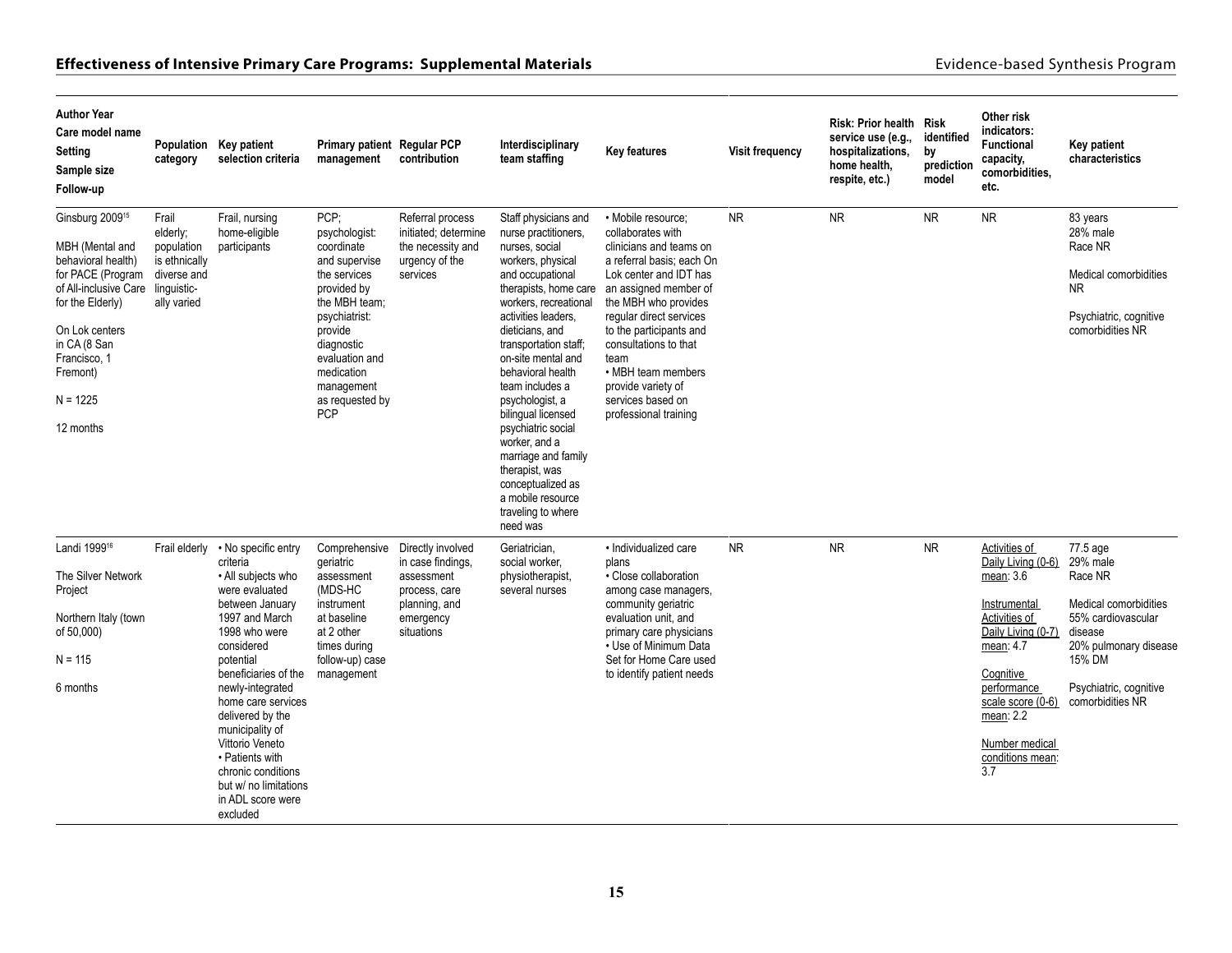| <b>Author Year</b><br>Care model name<br>Setting<br>Sample size<br>Follow-up                                                                                          | category                                     | Population Key patient<br>selection criteria                                                                                                                                                  | Primary patient Regular PCP<br>management | contribution                                                                                                                                     | Interdisciplinary<br>team staffing                                                                                               | <b>Key features</b>                                                                                                                                                                                                                                                | <b>Visit frequency</b>                                                                                                                                                                                                                                                                                                                                                                                                                                                                 | Risk: Prior health Risk<br>service use (e.g.,<br>hospitalizations,<br>home health,<br>respite, etc.) | identified<br>by<br>prediction<br>model | Other risk<br>indicators:<br>Functional<br>capacity,<br>comorbidities,<br>etc.                                         | Key patient<br>characteristics                                                                                                                                                                                                                                                                                                                                                                                                                                                                             |
|-----------------------------------------------------------------------------------------------------------------------------------------------------------------------|----------------------------------------------|-----------------------------------------------------------------------------------------------------------------------------------------------------------------------------------------------|-------------------------------------------|--------------------------------------------------------------------------------------------------------------------------------------------------|----------------------------------------------------------------------------------------------------------------------------------|--------------------------------------------------------------------------------------------------------------------------------------------------------------------------------------------------------------------------------------------------------------------|----------------------------------------------------------------------------------------------------------------------------------------------------------------------------------------------------------------------------------------------------------------------------------------------------------------------------------------------------------------------------------------------------------------------------------------------------------------------------------------|------------------------------------------------------------------------------------------------------|-----------------------------------------|------------------------------------------------------------------------------------------------------------------------|------------------------------------------------------------------------------------------------------------------------------------------------------------------------------------------------------------------------------------------------------------------------------------------------------------------------------------------------------------------------------------------------------------------------------------------------------------------------------------------------------------|
| North 2008 <sup>17</sup><br>HBPC (VA Home-<br>based Primary<br>Care)<br><b>Veterans Affairs</b><br>Medical Center,<br>Denver, Colorado<br>$N = 104$<br>12 months      | Low- and<br>high-risk<br>elderly             | Frail, chronically<br>ill, older Veterans<br>who are frequent<br>utilizers of urgent<br>and emergent care                                                                                     | Nurse<br>practitioner                     | NPs are licensed<br>independent<br>practitioners in the<br>VA system and<br>function in the role<br>of the patient's<br>primary care<br>provider | HBPC nurse<br>practitioners.<br>registered dietitians,<br>occupational<br>therapists, medical<br>social services.<br>pharmacists | • Medical outpatient<br>• Home care and<br>homemaker services<br>• Adult daycare<br>• Respite care<br>• Home meal service<br>under a capitated<br>payment system                                                                                                   | Home visit<br>frequency<br>determined by the<br>Veteran's health<br>and functional<br>status at any given<br>time, but patients<br>are seen at least<br>monthly                                                                                                                                                                                                                                                                                                                        | <b>NR</b>                                                                                            | <b>NR</b>                               | <b>NR</b>                                                                                                              | 80 years<br>93% male<br>59% White<br>Medical comorbidities<br><b>NR</b><br>Psychiatric, cognitive<br>comorbidities NR                                                                                                                                                                                                                                                                                                                                                                                      |
| Rosenberg 2012 <sup>18</sup><br>PIECH (Primary<br>Integrated Inter-<br>disciplinary Elder<br>Care at Home)<br>Victoria, British<br>Columbia<br>$N = 248$<br>12 months | Frail com-<br>munity-<br>dwelling<br>elderly | Aged $\geq$ 75.<br>difficulty getting to<br>physician's office,<br>complex medical<br>or functional<br>problems, live<br>in geographic<br>catchment area,<br>transfer primary<br>medical care | Physician and<br>nurse led                | The PIECH<br>physician made<br>weekly hospital<br>visits to provide<br>supportive care<br>and assist with<br>discharge planning                  | PCP, nurse, physical<br>therapist                                                                                                | All individuals received<br>a comprehensive<br>geriatric assessment<br>from the primary care<br>physician and nurse<br>including:<br>· medical history and<br>examination<br>• functional review<br>· standardized scales<br>• comprehensive<br>laboratory testing | Stable individuals<br>• Visited by a<br>nurse monthly to<br>monitor health and<br>medications<br>• Visited by<br>physician every 2 to<br>3 months<br>PT visits<br>· Physician referred<br>on as-needed basis<br>•89% of patients<br>saw the PT at least<br>once<br>• Some with acute<br>problem seen daily<br>until they improved<br>· Some received<br>maintenance<br>therapy every 2 to 3<br>weeks<br>• Most who required<br>active therapy seen<br>3 times/week for 4<br>to 6 weeks | <b>NR</b>                                                                                            | ${\sf NR}$                              | Canadian Study<br>on Health and<br>Aging Clinical<br><b>Frailty Scale</b><br>(mean):<br>Active: 5.4<br>Discharged: 5.8 | Active<br>86 years<br>Discharged<br>89 years<br>Active<br>56% male<br>Discharged 14% male<br>Race NR<br>Medical comorbidities<br>Diabetes<br>27% active<br>8% discharged<br>HTN<br>121% active<br>33% discharged<br>HF<br>$46%$ active<br>15% discharged<br>COPD<br>69% active<br>17% discharged<br>Psychiatric, cognitive<br>comorbidities Dementia<br>67% active<br>24% discharged<br>Depression on<br>medications<br>94% active<br>23% discharged<br>Antipsychotic drugs<br>12% active<br>6% discharged |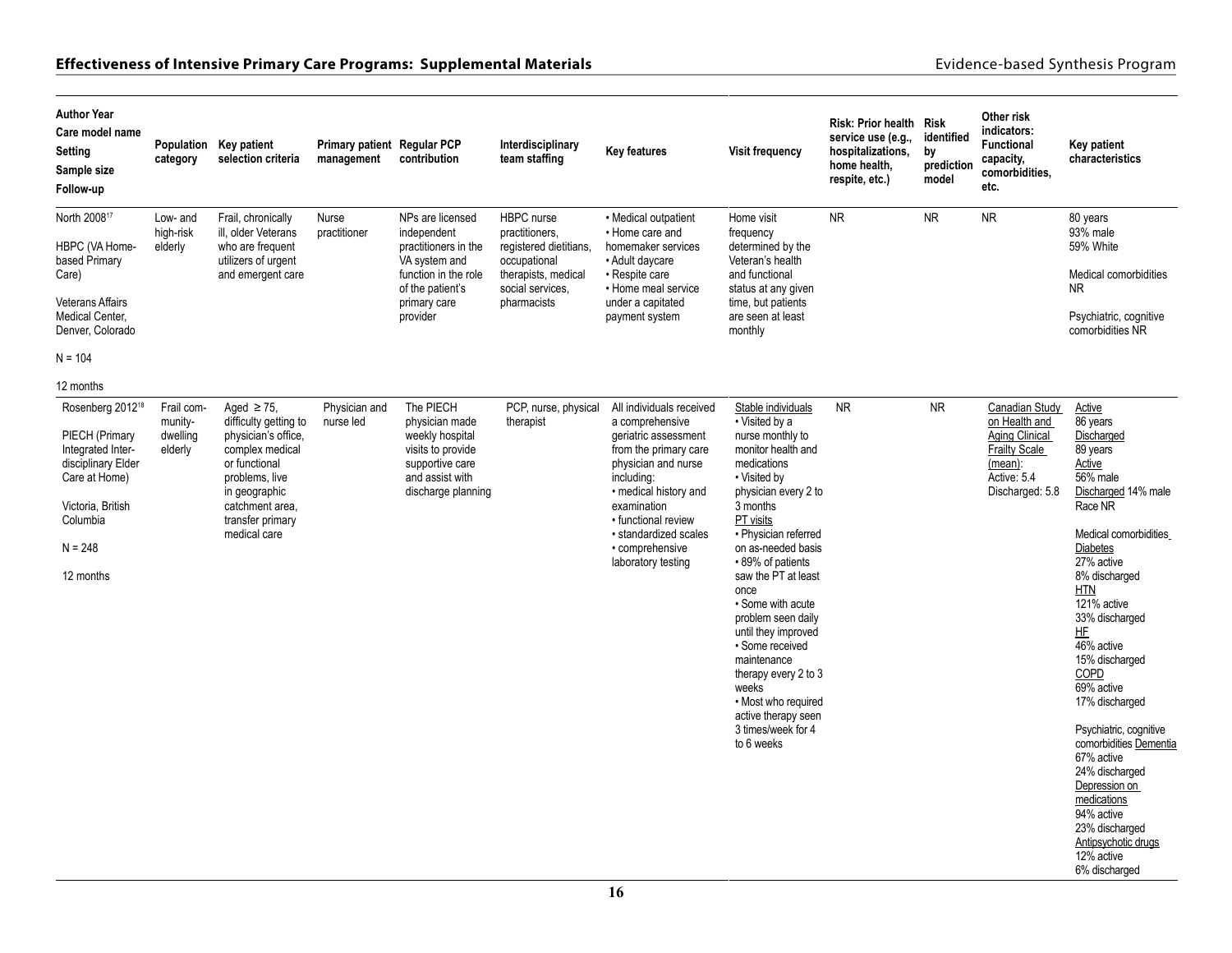| <b>Author Year</b><br>Care model name<br>Setting<br>Sample size<br>Follow-up                                                                                                                                                                                               | Population<br>category                       | Key patient<br>selection criteria                                                                                               | Primary patient Regular PCP<br>management | contribution                                                                                                                                                                                                                                                            | Interdisciplinary<br>team staffing                                                                                                                                                                                         | <b>Key features</b>                                                                                                                                                                                            | <b>Visit frequency</b>                   | Risk: Prior health Risk<br>service use (e.g.,<br>hospitalizations,<br>home health.<br>respite, etc.) | identified<br>by<br>prediction<br>model | Other risk<br>indicators:<br><b>Functional</b><br>capacity,<br>comorbidities,<br>etc.                                                                                                     | <b>Key patient</b><br>characteristics                                                                                                           |
|----------------------------------------------------------------------------------------------------------------------------------------------------------------------------------------------------------------------------------------------------------------------------|----------------------------------------------|---------------------------------------------------------------------------------------------------------------------------------|-------------------------------------------|-------------------------------------------------------------------------------------------------------------------------------------------------------------------------------------------------------------------------------------------------------------------------|----------------------------------------------------------------------------------------------------------------------------------------------------------------------------------------------------------------------------|----------------------------------------------------------------------------------------------------------------------------------------------------------------------------------------------------------------|------------------------------------------|------------------------------------------------------------------------------------------------------|-----------------------------------------|-------------------------------------------------------------------------------------------------------------------------------------------------------------------------------------------|-------------------------------------------------------------------------------------------------------------------------------------------------|
| Vedel 2009 <sup>19</sup><br><b>COPA</b><br>(coordination de<br>personnes agées,<br>or coordination of<br>elderly care)<br>16th borough of<br>Paris, France;<br>every hospital and<br>community-based<br>health and social<br>service agency<br>was asked to<br>participate | Frail com-<br>munity-<br>dwelling<br>elderly | Aged $\geq 65$ years;<br>mix of ADL and<br>IADL impairments,<br>cognitive<br>impairment,<br>isolation and<br>medical conditions | PCP and case<br>manager                   | Actively participate<br>in patient<br>recruitment and<br>care management,<br>particularly with<br>setting of priorities<br>and developing<br>care plans; decide<br>which evidence-<br>based protocols<br>will be used;<br>responsible for<br>medical decision<br>making | Case manager,<br>PCP, geriatrician,<br>COPA psychologist,<br>emergency<br>physician,<br>psychiatrist, nurse,<br>physiotherapist.<br>auxiliary nurse,<br>social worker,<br>home care worker.<br>administrators/<br>managers | • Multidisciplinary<br>comprehensive geriatric<br>needs assessment<br>· Individual care plan<br>• Care management<br>programs<br>• Evidence-based<br>protocols<br>· Regular<br>reassessments of their<br>needs | 3 follow-up visits by NR<br>case manager |                                                                                                      | <b>NR</b>                               | Living alone:<br>54.7%<br>Contact<br>assessment<br>score (6.6 out<br>of 9)<br>Needs help with<br>mobility in bed:<br>17%<br>Needs help with<br>feeding:<br>9.6%<br>Incontinence:<br>52.8% | 86 years<br>36% male<br>Race NR<br>Medical comorbidities<br><b>NR</b><br>Psychiatric, cognitive<br>comorbidities NR                             |
| $N = 106$                                                                                                                                                                                                                                                                  |                                              |                                                                                                                                 |                                           |                                                                                                                                                                                                                                                                         |                                                                                                                                                                                                                            |                                                                                                                                                                                                                |                                          |                                                                                                      |                                         |                                                                                                                                                                                           |                                                                                                                                                 |
| 12 months                                                                                                                                                                                                                                                                  |                                              |                                                                                                                                 |                                           |                                                                                                                                                                                                                                                                         |                                                                                                                                                                                                                            |                                                                                                                                                                                                                |                                          |                                                                                                      |                                         |                                                                                                                                                                                           |                                                                                                                                                 |
| Weaver 2008 <sup>20</sup><br>3 models:<br>(1) VA as sole care<br>provider<br>(2) VA-community<br>partnership with a<br><b>PACE</b><br>(3) VA as care<br>manager with care<br>provided by PACE                                                                              | Frail<br>elderly<br>Veterans                 | Veterans aged<br>55 and older who<br>met state criteria<br>for nursing home<br>admission                                        | Not described                             | Not described                                                                                                                                                                                                                                                           | Not described                                                                                                                                                                                                              | Not described                                                                                                                                                                                                  | <b>NR</b>                                | <b>NR</b>                                                                                            | <b>NR</b>                               | Katz index<br>of ADLs (2-4<br>ADL <sub>s</sub> ):<br>Model 1: 27%<br>Model 2: 18%<br>Model 3: 10%<br>$(5-6$ ADLs)<br>Model 1: 10%<br>Model 2: 10%<br>Model 3: 26%<br>Received             | Model 1:<br>76 years<br>96% male<br>75% White<br>Model 2:<br>77 years<br>94% male<br>62% White<br>Model 3:<br>76 years<br>99% male<br>42% White |
| 3 VA medical<br>centers: Ohio,<br>Colorado, South<br>Carolina                                                                                                                                                                                                              |                                              |                                                                                                                                 |                                           |                                                                                                                                                                                                                                                                         |                                                                                                                                                                                                                            |                                                                                                                                                                                                                |                                          |                                                                                                      |                                         | nursing visits<br>> 1 time<br>per week at<br>enrollment:<br>Model 1:3%                                                                                                                    | Medical comorbidities<br>NR                                                                                                                     |
| Model 1: $N = 181$<br>Model $2: N = 102$<br>Model $3: N = 85$                                                                                                                                                                                                              |                                              |                                                                                                                                 |                                           |                                                                                                                                                                                                                                                                         |                                                                                                                                                                                                                            |                                                                                                                                                                                                                |                                          |                                                                                                      | Model 2: 22%<br>Model 3: 6%             | Psychiatric, cognitive<br>comorbidities Short<br>Portable Mental<br><b>Status Questionnaire:</b><br>Severe Impairment                                                                     |                                                                                                                                                 |
| Up to 36 months<br>for early enrollees;<br>otherwise, 12<br>months.                                                                                                                                                                                                        |                                              |                                                                                                                                 |                                           |                                                                                                                                                                                                                                                                         |                                                                                                                                                                                                                            |                                                                                                                                                                                                                |                                          |                                                                                                      |                                         |                                                                                                                                                                                           | $(7-10)$ :<br>Model 1: 2%<br>Model 2: 15%<br>Model 3: 19%                                                                                       |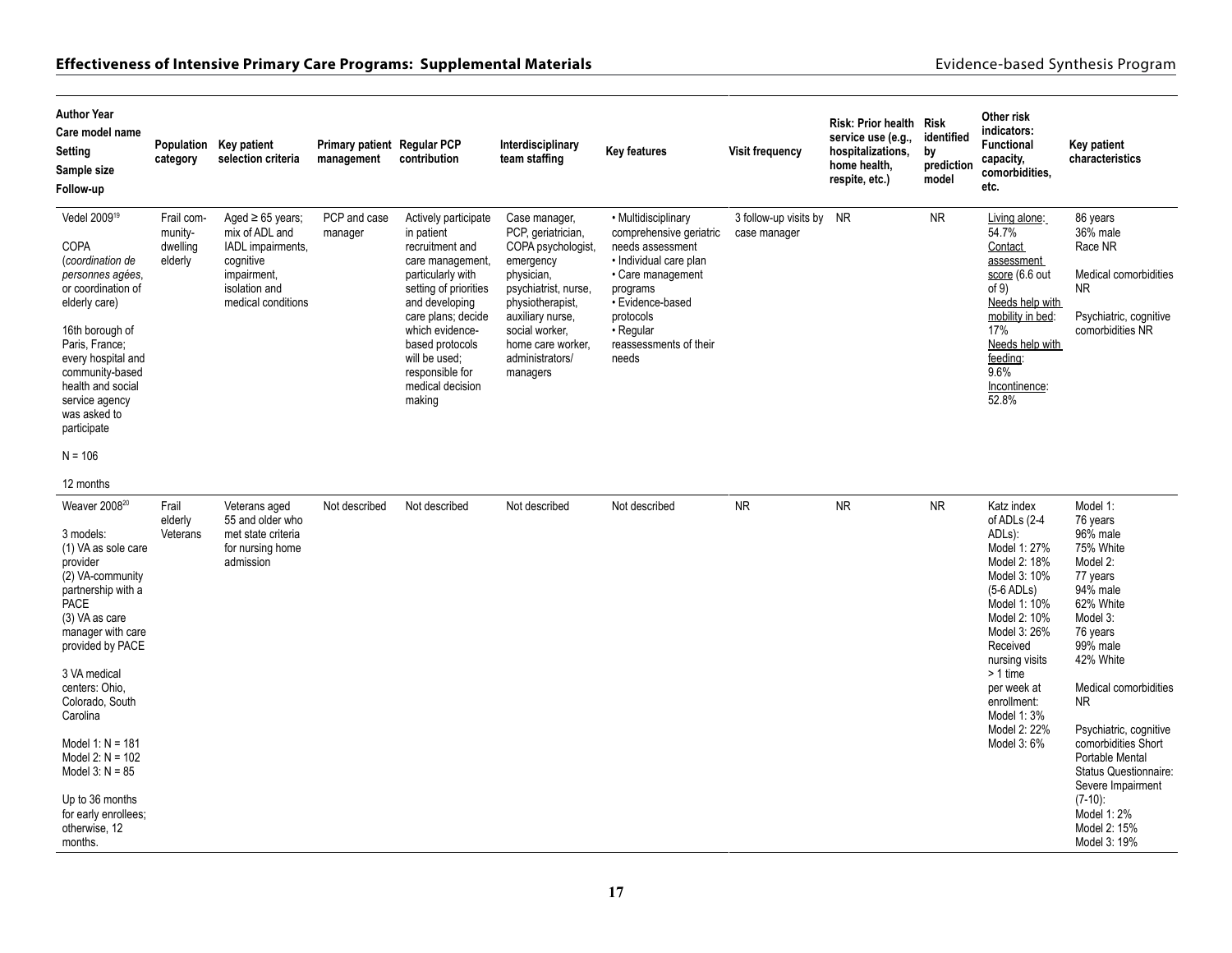| <b>Author Year</b><br>Care model name<br>Setting<br>Sample size<br>Follow-up                                                                                             | Population<br>category                                                        | Key patient<br>selection criteria                                                                                                                                  | Primary patient Regular PCP<br>management                                                                                                                                                                                                   | contribution                                                            | Interdisciplinary<br>team staffing                                                                                                                                                                                                                                                                                                                                                                                                             | Key features                                                                                                                                                                                                                                                                                                                                                                             | Visit frequency                      | Risk: Prior health Risk<br>service use (e.g.,<br>hospitalizations.<br>home health,<br>respite, etc.) | identified<br>by<br>prediction<br>model                                                                                                    | Other risk<br>indicators:<br><b>Functional</b><br>capacity,<br>comorbidities,<br>etc.                                                                                                       | Key patient<br>characteristics                                                                                                                    |
|--------------------------------------------------------------------------------------------------------------------------------------------------------------------------|-------------------------------------------------------------------------------|--------------------------------------------------------------------------------------------------------------------------------------------------------------------|---------------------------------------------------------------------------------------------------------------------------------------------------------------------------------------------------------------------------------------------|-------------------------------------------------------------------------|------------------------------------------------------------------------------------------------------------------------------------------------------------------------------------------------------------------------------------------------------------------------------------------------------------------------------------------------------------------------------------------------------------------------------------------------|------------------------------------------------------------------------------------------------------------------------------------------------------------------------------------------------------------------------------------------------------------------------------------------------------------------------------------------------------------------------------------------|--------------------------------------|------------------------------------------------------------------------------------------------------|--------------------------------------------------------------------------------------------------------------------------------------------|---------------------------------------------------------------------------------------------------------------------------------------------------------------------------------------------|---------------------------------------------------------------------------------------------------------------------------------------------------|
| Wieland 2000 <sup>21</sup><br>PACE (DataPACE)<br>(Program<br>description Eng<br>1997)<br>Any PACE site $N =$<br>10 (all are urban<br>centers)<br>$N = 5478$<br><b>NR</b> | Frail/<br>disabled<br>older<br>adults<br>eligible for<br>nursing<br>home care | Frail elderly aged<br>> 55; met state's<br>nursing home<br>eligibility criteria;<br>most eligible for<br>Medicaid; must live<br>within program's<br>catchment area | • Aggressive<br>preventative<br>health<br>practices.<br>• Frequent<br>clinical<br>monitoring<br>of chronic<br>disease status.<br>• Entire team<br>serves as<br>care manager.<br>Responsible<br>for managing<br>care across all<br>settings. | PACE physicians<br>share decision-<br>making with other<br>team members | • Physicians, nurse<br>practitioners, and<br>nurses (onsite and<br>home health) make<br>up primary care<br>team.<br>• Nurse practitioners<br>perform routine<br>health assessments.<br>support nursing<br>staff, treat<br>uncomplicated<br>episodic illness.<br>• Other team<br>members:<br>social workers.<br>occupational/<br>physical therapists,<br>dietitians, health<br>workers, recreation<br>therapists.<br>transportation<br>workers. | • Once enrolled,<br>participants can only<br>receive services from<br>PACE or contract<br>providers. Focus on<br>center based services.<br>• All services are located<br>at one center.<br>• New enrollees<br>receive full evaluation<br>assessment.<br>Assessment evaluated<br>periodically.<br>•PACE provides all<br>Medicare/Medicaid<br>services + additional<br>long-term services. | NR (dependent on<br>patient's needs) | 100% prior<br>hospitalization                                                                        | Top 3 risk<br>factors<br>• Dialysis<br>$RR =$<br>2.42<br>• Lives in<br>nursing<br>home RR<br>$= 1.51$<br>• Renal<br>failure RR<br>$= 1.49$ | Number<br>of chronic<br>conditions<br>(mean): 6.6<br>41% receive<br>informal<br>personal care<br><b>IADL</b><br>dependencies<br>$($ of 8 $)$ (mean):<br>7.4<br>MSQ score (9)<br>(mean): 4.2 | 79 years<br>28.9% male<br>% White NR<br>Medical comorbidities<br>25.5% DM<br>18% CHF<br>Psychiatric, cognitive<br>comorbidities 43.7%<br>Dementia |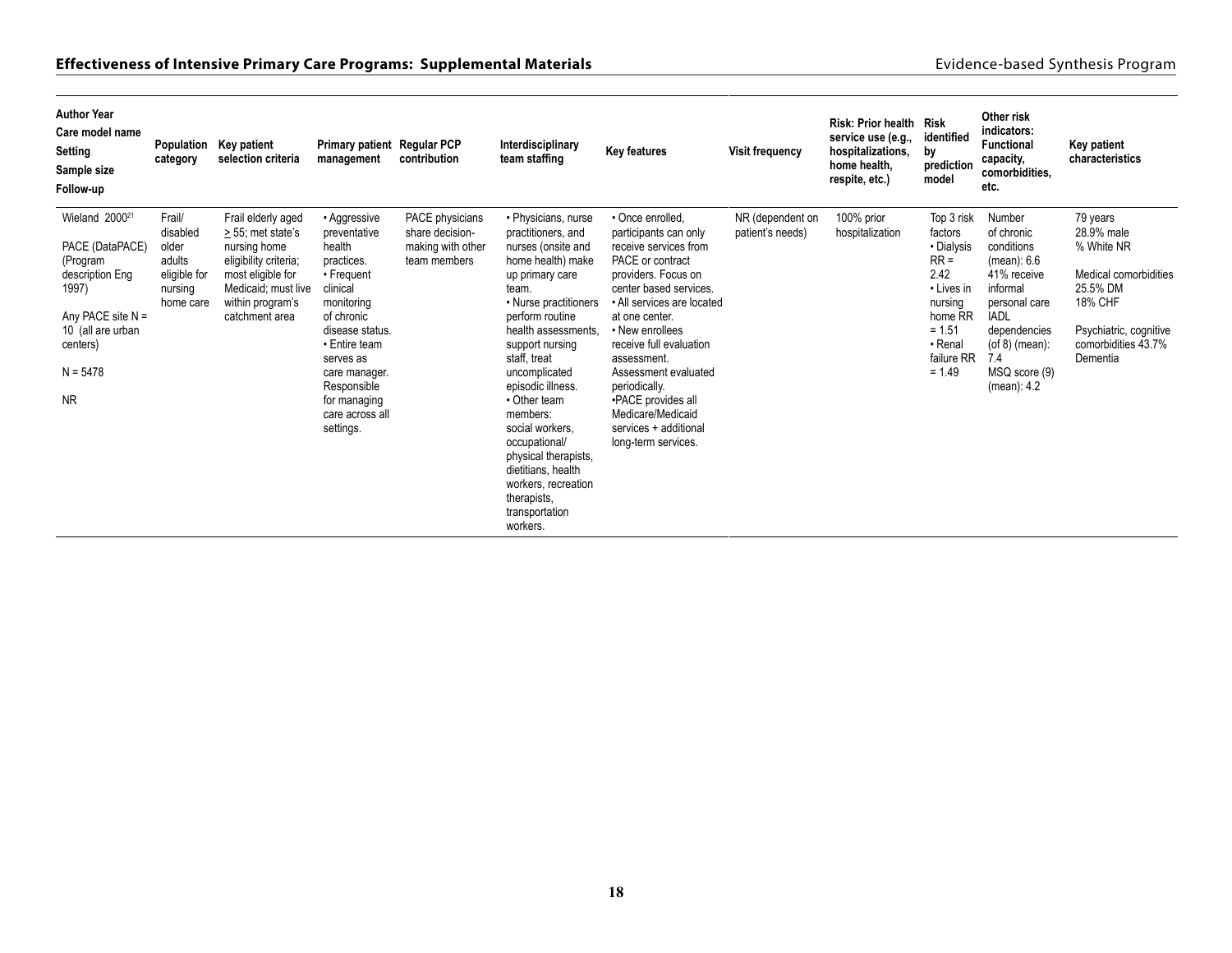# <span id="page-20-0"></span>**UNCONTROLLED STUDIES: RESULTS**

| <b>Author Year</b>                                                   |                       |                                                                                         |                                                                                                           |                                                                         |
|----------------------------------------------------------------------|-----------------------|-----------------------------------------------------------------------------------------|-----------------------------------------------------------------------------------------------------------|-------------------------------------------------------------------------|
| Care model name                                                      |                       |                                                                                         |                                                                                                           |                                                                         |
| <b>Setting</b>                                                       | <b>Mortality rate</b> | Hospitalization                                                                         | <b>Hospital days</b>                                                                                      | <b>ED</b> visits                                                        |
| Sample size                                                          |                       |                                                                                         |                                                                                                           |                                                                         |
| Follow-up                                                            |                       |                                                                                         |                                                                                                           |                                                                         |
| Anetzberger 2006 <sup>11</sup>                                       | <b>NR</b>             | ${\sf NR}$                                                                              | <b>NR</b>                                                                                                 | <b>NR</b>                                                               |
| <b>VNA HouseCalls</b>                                                |                       |                                                                                         |                                                                                                           |                                                                         |
| Greater Cleveland, Ohio                                              |                       |                                                                                         |                                                                                                           |                                                                         |
| $N = 139$                                                            |                       |                                                                                         |                                                                                                           |                                                                         |
| 12 months                                                            |                       |                                                                                         |                                                                                                           |                                                                         |
| Beales 2009 <sup>12</sup>                                            | <b>NR</b>             | <b>NR</b>                                                                               | Enrollment in HBPC in 2007 was associated with a reduction in<br>hospital bed days of care: 59% reduction | <b>NR</b>                                                               |
| HBPC (VA Home Based Primary Care)                                    |                       |                                                                                         |                                                                                                           |                                                                         |
| VAMC, Richmond, VA                                                   |                       |                                                                                         |                                                                                                           |                                                                         |
| N = Unclear; in 2002, data collected from<br>11,334 Veterans in HBPC |                       |                                                                                         |                                                                                                           |                                                                         |
| 6 months                                                             |                       |                                                                                         |                                                                                                           |                                                                         |
| Brown 2005 <sup>13</sup>                                             | <b>NR</b>             | Hospitalizations:<br>Pre = 2.5 vs Post = $0.9; P = 0.02$                                | Inpatient days:<br>Pre = 13.4 vs Post = 5.3, $P = 0.02$                                                   | ED visits:<br>Pre = $6.9$ vs Post = $4.9$ ; $P = 0.05$                  |
| PIC (Primary Intensive Care)                                         |                       |                                                                                         |                                                                                                           |                                                                         |
| Urban academic hospital, New York                                    |                       | Hospitalizations per month:<br>Pre = $0.26$ vs Post = $0.10$ ; $P = 0.02$               | Inpatient days per month:<br>Pre = $1.4$ vs Post = $0.6$ ; $P = 0.05$                                     | ED visits per month:<br>Pre = $0.64$ vs Post = $0, P = NS$              |
| $N = 17$                                                             |                       |                                                                                         |                                                                                                           |                                                                         |
| Mean 9.4 months (range 5-12 months)                                  |                       |                                                                                         |                                                                                                           |                                                                         |
| Chang 2009 <sup>14</sup>                                             | 17%                   | Total number of hospitalizations:<br>Pre = 126 vs Post = 71, % change -44%; $P = 0.001$ | Total number of days in the hospital:<br>Pre = 1033 vs Post = 518, % change -49.9%; $P = 0.001$           | Total number of ED visits:<br>Pre = 130 vs Post = 106, % change -18.5%; |
| HBPC (VA Home Based Primary Care)                                    |                       |                                                                                         |                                                                                                           | <b>NSD</b>                                                              |
| Urban tertiary care medical center,<br>Washington DC VAMC            |                       |                                                                                         |                                                                                                           |                                                                         |
| $N = 183$                                                            |                       |                                                                                         |                                                                                                           |                                                                         |
| $\geq 6$ months                                                      |                       |                                                                                         |                                                                                                           |                                                                         |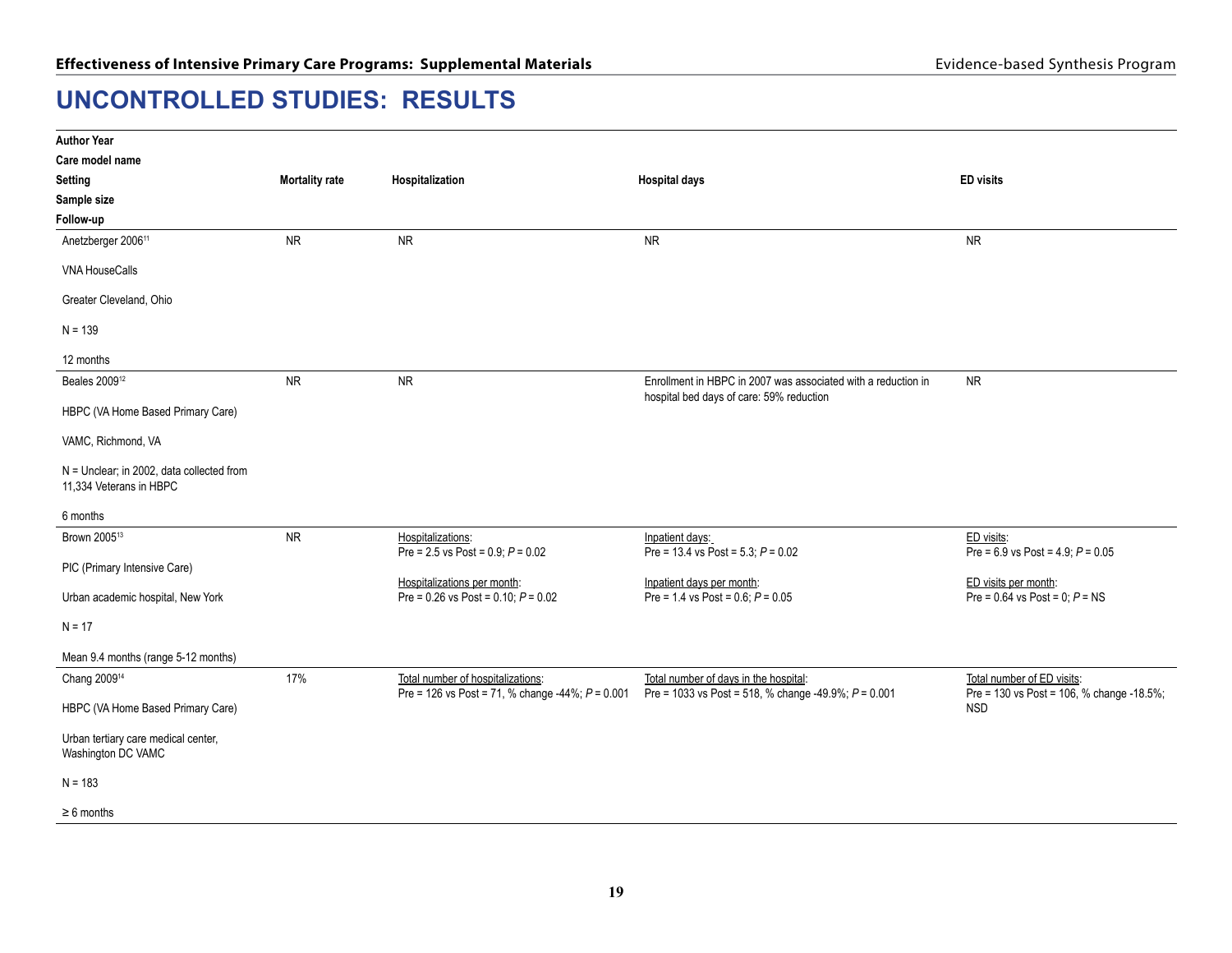| <b>Author Year</b>                                                                             |                                                   |                                                                                   |                                                                                   |                                                      |
|------------------------------------------------------------------------------------------------|---------------------------------------------------|-----------------------------------------------------------------------------------|-----------------------------------------------------------------------------------|------------------------------------------------------|
| Care model name                                                                                |                                                   |                                                                                   |                                                                                   |                                                      |
| <b>Setting</b>                                                                                 | <b>Mortality rate</b>                             | Hospitalization                                                                   | <b>Hospital days</b>                                                              | <b>ED</b> visits                                     |
| Sample size                                                                                    |                                                   |                                                                                   |                                                                                   |                                                      |
| Follow-up                                                                                      |                                                   |                                                                                   |                                                                                   |                                                      |
| Ginsburg 2009 <sup>15</sup>                                                                    | <b>NR</b>                                         | Psychiatric inpatient utilization (admissions):                                   | Psychiatric inpatient utilization (Psychiatric Inpatient Days/1000 pts/<br>year): | <b>NR</b>                                            |
| MBH (Mental and behavioral health) for PACE<br>(Program of All-inclusive Care for the Elderly) |                                                   | 2004: 11                                                                          | 2004: 129.4                                                                       |                                                      |
| On Lok centers in CA (8 San Francisco, 1<br>Fremont)                                           |                                                   | 2005:2<br>2006: 3                                                                 | 2005: 27.1                                                                        |                                                      |
| $N = 1225$                                                                                     |                                                   | 2007:3                                                                            | 2006: 41.2<br>2007: 23.6                                                          |                                                      |
| 12 months                                                                                      |                                                   |                                                                                   |                                                                                   |                                                      |
| Landi 1999 <sup>16</sup>                                                                       | 15%                                               | Number of hospital admissions:<br>56 (pre-intervention) vs 46 (post-intervention) | Total hospital days:<br>1587 vs 885; $P = .001$                                   | <b>NR</b>                                            |
| The Silver Network Project                                                                     |                                                   | P < .001                                                                          | No. hospital days per user:<br>28.7 vs 18.3; $P = .009$                           |                                                      |
| Northern Italy (town of 50,000)                                                                |                                                   |                                                                                   | No. hospital days per admission:<br>16.1 vs 11.9; $P = .009$                      |                                                      |
| $N = 115$                                                                                      |                                                   |                                                                                   |                                                                                   |                                                      |
| 6 months                                                                                       |                                                   |                                                                                   |                                                                                   |                                                      |
| North 2008 <sup>17</sup>                                                                       | <b>NR</b>                                         | Utilization data pre- and post-HBPC admission:<br>Pre-822                         | <b>NR</b>                                                                         | Utilization data pre- and post-HBPC<br>admission:    |
| HBPC (VA Home-based Primary Care)                                                              |                                                   | Post-135<br>P < 0.01                                                              |                                                                                   | Pre = 166 vs Post = 86,<br>P < 0.01                  |
| Veterans Affairs Medical Center, Denver,<br>Colorado                                           |                                                   |                                                                                   |                                                                                   |                                                      |
| $N = 104$                                                                                      |                                                   |                                                                                   |                                                                                   |                                                      |
| 12 months                                                                                      |                                                   |                                                                                   |                                                                                   |                                                      |
| Rosenberg 2012 <sup>18</sup>                                                                   | Discharged patients<br>$(N = 50)$ :               | Active $(N = 198)$ :<br>Pre-entry: 84                                             | <u>Active (N = 198)</u><br>Pre-entry: 1,197                                       | Active ( $N = 198$ )<br>Pre-entry: 90                |
| PIECH (Primary Integrated Interdisciplinary<br>Elder Care at Home)                             | 32(64%)<br>15 (46.9%) deaths<br>occurred at home, | Post-entry: 34<br>$P = 5.001$<br>Discharged ( $N = 50$ ):                         | Post-entry: 459<br>$P = 0.004$<br>Discharged ( $N = 50$ )                         | Post-entry: 82<br>$P = .66$<br>Discharged $(N = 50)$ |
| Victoria, British Columbia                                                                     | 14 (43.8%) in the<br>hospital, 2 (6.3%) in        | Pre-entry: 32<br>Post-entry: 36                                                   | Pre-entry: 503<br>Post-entry: 602                                                 | Pre-entry: 30<br>Post-entry: 13                      |
| $N = 248$                                                                                      | hospice, and 1 (3.1%)<br>in a nursing home        | $P = .68$                                                                         | $P = .58$                                                                         | $P = .02$                                            |
| 12 months                                                                                      |                                                   |                                                                                   |                                                                                   |                                                      |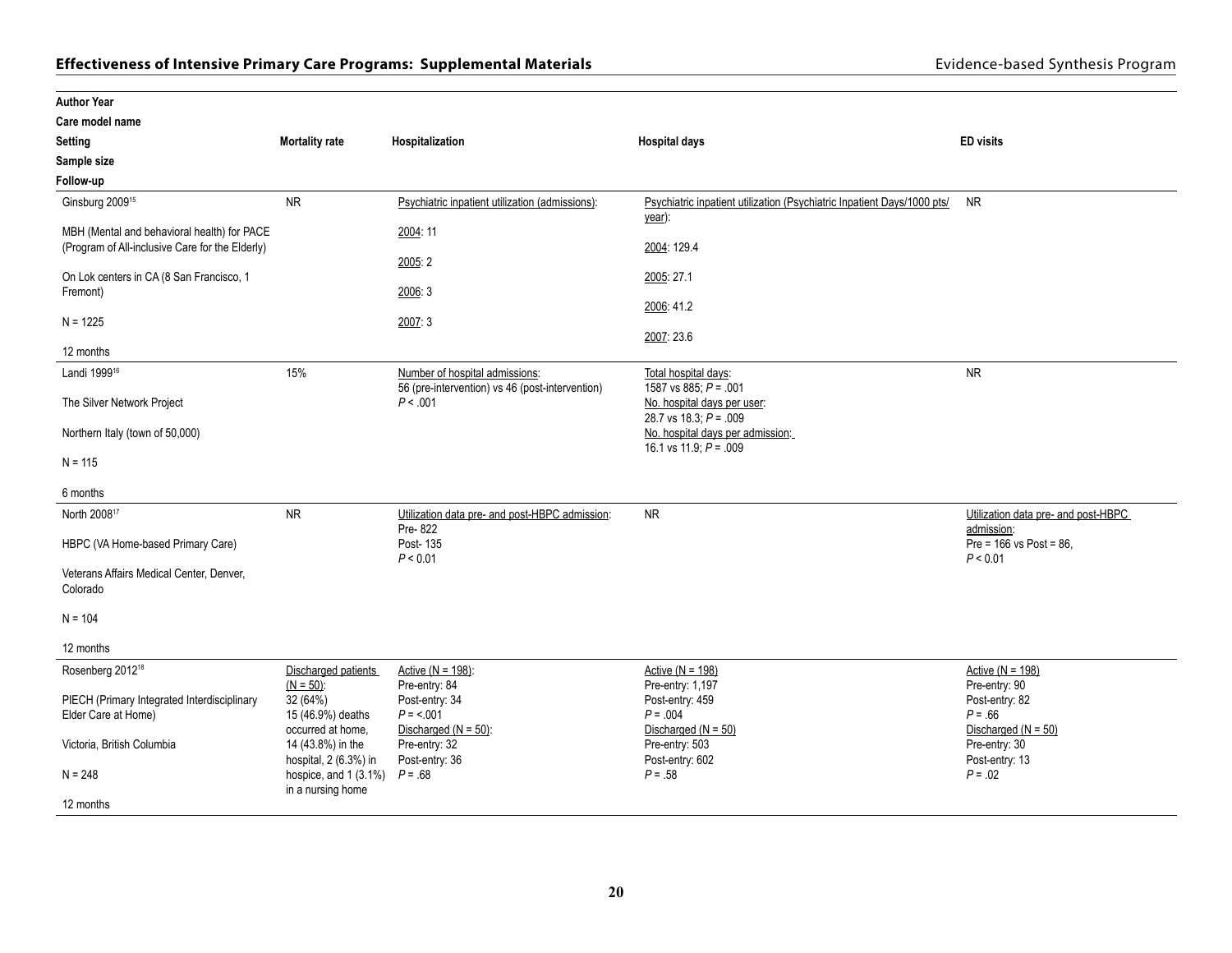| <b>Author Year</b>                                                                                                                                                                                                                                                                                                                                                       |                                              |                                                                                                                                                                                                                                                                                                  |                                                                                                         |                    |
|--------------------------------------------------------------------------------------------------------------------------------------------------------------------------------------------------------------------------------------------------------------------------------------------------------------------------------------------------------------------------|----------------------------------------------|--------------------------------------------------------------------------------------------------------------------------------------------------------------------------------------------------------------------------------------------------------------------------------------------------|---------------------------------------------------------------------------------------------------------|--------------------|
| Care model name                                                                                                                                                                                                                                                                                                                                                          |                                              |                                                                                                                                                                                                                                                                                                  |                                                                                                         |                    |
| <b>Setting</b>                                                                                                                                                                                                                                                                                                                                                           | <b>Mortality rate</b>                        | Hospitalization                                                                                                                                                                                                                                                                                  | <b>Hospital days</b>                                                                                    | <b>ED</b> visits   |
| Sample size                                                                                                                                                                                                                                                                                                                                                              |                                              |                                                                                                                                                                                                                                                                                                  |                                                                                                         |                    |
| Follow-up                                                                                                                                                                                                                                                                                                                                                                |                                              |                                                                                                                                                                                                                                                                                                  |                                                                                                         |                    |
| Vedel 2009 <sup>19</sup><br>COPA (coordination de personnes agées, or                                                                                                                                                                                                                                                                                                    | 7.5%                                         | Hospitalization ( $N = 106$ ): 29.2%<br>Planned: 22.6%<br>Unplanned: 6.6%                                                                                                                                                                                                                        | Average length of stay (days): 31                                                                       | ER visit (%): 9.4% |
| coordination of elderly care)<br>16th borough of Paris, France; every hospital<br>and community-based health and social<br>service agency was asked to participate<br>$N = 106$                                                                                                                                                                                          |                                              | Ratio planned/total: 77.4%                                                                                                                                                                                                                                                                       |                                                                                                         |                    |
| 12 months                                                                                                                                                                                                                                                                                                                                                                |                                              |                                                                                                                                                                                                                                                                                                  |                                                                                                         |                    |
| Weaver 2008 <sup>20</sup><br>3 models:<br>(1) VA as sole care provider<br>(2) VA-community partnership with a PACE<br>(3) VA as care manager with care provided<br>by PACE<br>3 VA medical centers: Ohio, Colorado, South<br>Carolina<br>Model 1: $N = 181$<br>Model 2: $N = 102$<br>Model $3: N = 85$<br>Up to 36 months for early enrollees; other-<br>wise, 12 months | Model 1: 28%<br>Model 2: 28%<br>Model 3: 34% | Inpatient use % (6 prior to enrollment vs 6 months<br>after enrollment $N = 191$ )<br>Model 1: 40 vs 43%<br>Model 2: 41 vs 41%<br>Model 3: 20 vs 31%<br><b>NS</b><br>% patients with inpatient admissions at 12 month<br>follow-up ( $N = 345$ )<br>Model 1: 49%<br>Model 2: 41%<br>Model 3: 35% | Mean days per patient at 12 months after enrollment:<br>Model 1: 8.55<br>Model 2: 2.59<br>Model 3: 2.07 | <b>NR</b>          |
| Wieland 2000 <sup>21</sup><br>PACE (DataPACE)<br>(Program description Eng 1997)<br>Any PACE site $N = 10$ (all are urban centers<br>$N = 5478$<br><b>NR</b>                                                                                                                                                                                                              | 22% (1183)                                   | Median time to first hospitalization = 773 days<br>Calculated for $N = 5478$ (patients admitted between<br>1/1/1990-3/31/1997)<br>PACE population bed days per 1000 participants:<br>1992 (2777), 1998 (2046), control groups NR                                                                 | Acute hospital days (mean): 1992 6.68 (site range 3.5-10.64), 1998<br>4.73 (site range 2.8-10.23)       | <b>NR</b>          |

ABBREVIATIONS: ADL = Activities of Daily Living, ALS = Amyotrophic Lateral Sclerosis, APN = Advanced Practice Nurse, CA+score = Contact Assessment, COPA = Coordination of Professional Care for the Elderly, COPD = Chronic O Pulmonary Disease, DM = Diabetes Mellitus, ED = Emergency Department, FTE = Full-time Equivalent, HBPC = Home-based Primary Care, HF = Heart Failure, HTN = Hypertension, IADL = Instrumental Activities of Daily Living, MBH Mental and Behavioral Health, MC = Medical Comorbidities, MDD = Major Depressive Disorder, MDS-HC = Minimum Data Set for Home Care, MS = Multiple Sclerosis, MSQ = Mental Status Questionnaire, N = Number, NA = Not Applicabl NP = Nurse Practitioner, NR = Not Recorded, PACE = Program of All-Inclusive Care for the Elderly, PCC = Psychiatric and Cognitive Comorbidities, PCP = Primary Care Physician, PIC = Primary Intensive Care, PIECH = Primary I Interdisciplinary Elder Care at Home, QoL = Quality of Life, RN = Registered Nurse, RR = Relative Risk, TBI = Traumatic Brain Injury, VAMC = Veterans Affairs Medical Center, VNA = Visiting Nurse Association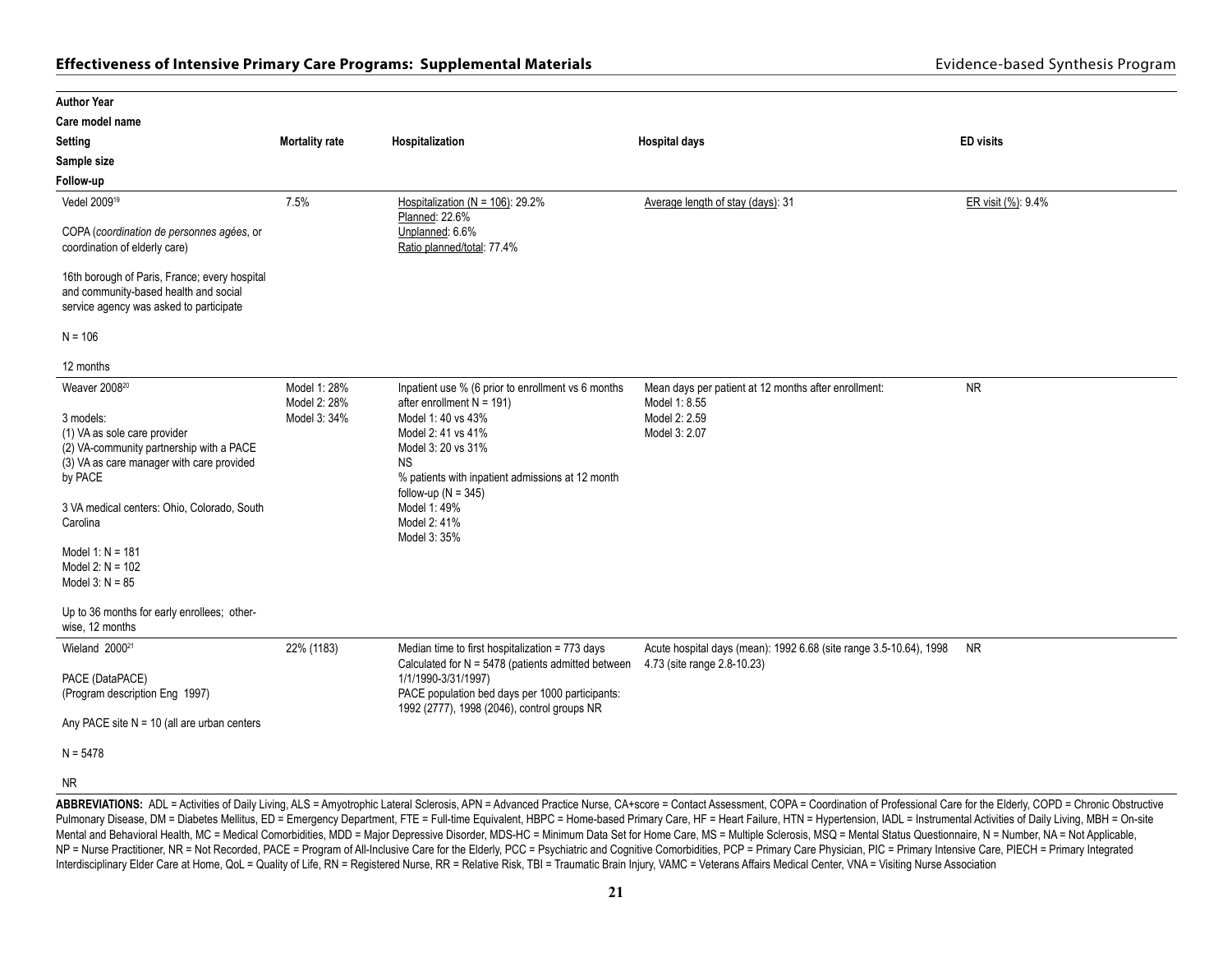# <span id="page-23-0"></span>**REFERENCES**

- 1. Beland F, Bergman H, Lebel P, et al. A system of integrated care for older persons with disabilities in Canada: results from a randomized controlled trial. *J Gerontol A Biol Sci Med Sci.* Apr 2006;61(4):367-373.
- 2. Bergman H, Beland F, Lebel P, et al. Care for Canada's frail elderly population: Fragmentation or integration? *Canada Medical Association Journal.* 1997;157(8):1116- 1121.
- 3. Coleman EA, Grothaus LC, Sandhu N, Wagner EH. Chronic care clinics: a randomized controlled trial of a new model of primary care for frail older adults. *J Am Geriatr Soc.* Jul 1999;47(7):775-783.
- 4. Counsell SR, Callahan CM, Clark DO, et al. Geriatric care management for low-income seniors: a randomized controlled trial. *JAMA.* Dec 12 2007;298(22):2623-2633.
- 5. Hughes SL, Cummings J, Weaver F, Manheim LM, Conrad KJ, Nash K. A Randomized Trial of Veterans Administration Home Care for Severely Disabled Veterans. *Med Care.*  1990;28(2):135-145.
- 6. Hughes SL, Weaver FM, Giobbie-Hurder A, et al. Effectiveness of team-managed homebased primary care: a randomized multicenter trial. *JAMA.* Dec 13 2000;284(22):2877- 2885.
- 7. Melin AL. A randomized trial of multidisciplinary in-home care for frail elderly patients awaiting hospital discharge. *Aging (Milan, Italy).* Jun 1995;7(3):247-250.
- 8. Sledge WH, Brown KE, Levine JM, et al. A randomized trial of primary intensive care to reduce hospital admissions in patients with high utilization of inpatient services. *Dis Manag.* Dec 2006;9(6):328-338.
- 9. Jiwa M, Gerrish K, Gibson A, Scott H. Preventing avoidable hospital admission of older people. *Br J Community Nurs.* Aug 2002;7(8):426-431.
- 10. Meret-Hanke LA. Effects of the Program of All-inclusive Care for the Elderly on hospital use. *Gerontologist.* Dec 2011;51(6):774-785.
- 11. Anetzberger GJ, Stricklin ML, Gauntner D, Banozic R, Laurie R. VNA HouseCalls of greater Cleveland, Ohio: development and pilot evaluation of a program for high-risk older adults offering primary medical care in the home. *Home Health Care Serv Q.* 2006;25(3- 4):155-166.
- 12. Beales JL, Edes T. Veteran's Affairs Home Based Primary Care. *Clin Geriatr Med.* Feb 2009;25(1):149-154, viii-ix.
- 13. Brown KE, Levine JM, Fiellin DA, O'Connor P, Sledge WH. Primary intensive care: pilot study of a primary care-based intervention for high-utilizing patients. *Dis Manag.* Jun 2005;8(3):169-177.